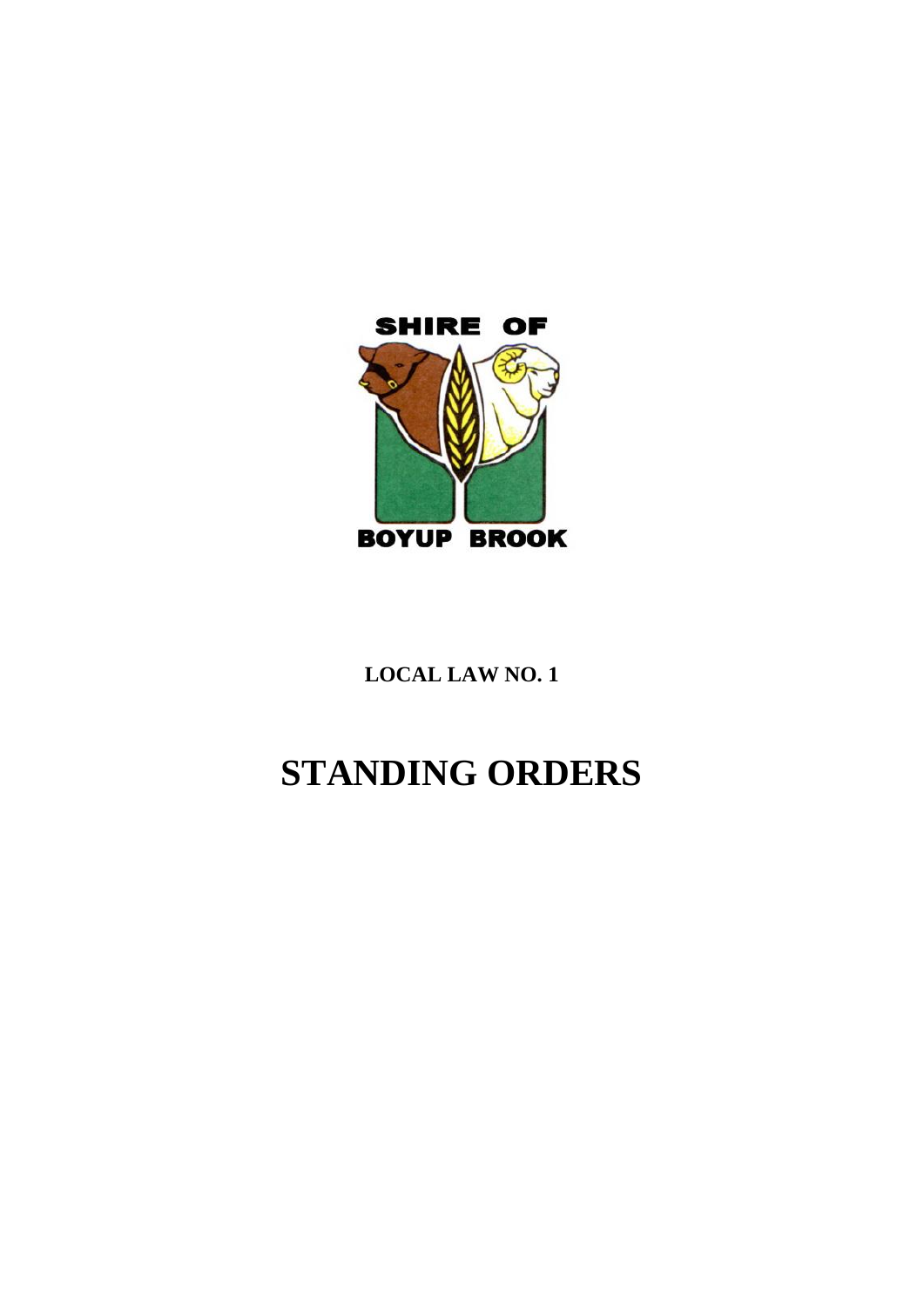## **LOCAL GOVERNMENT ACT 1995**

# **Shire of Boyup Brook**

## **BY- LAW NO. 1**

## **STANDING ORDERS**

IN pursuance of the powers conferred upon it by the abovementioned Act and of all other powers enabling it, the Council of the Shire of Boyup Brook hereby records having resolved on the 20 June 1997, to make and submit confirmation by the Governor the following local law:

"Standing Orders By-Laws Revoked. The standing orders by-laws of the Shire of Boyup Brook published in The Government Gazette on 8 May 1962 and subsequently amended in the Government Gazettes dated 24 July 1981 are herby revoked."

# **LOCAL LAW NO. 1 - STANDING ORDERS**

# **INDEX**

#### **Page**

| 1.               |     |  |  |
|------------------|-----|--|--|
|                  | 1.1 |  |  |
|                  | 1.2 |  |  |
|                  | 1.3 |  |  |
| 2.               |     |  |  |
|                  | 2.1 |  |  |
|                  | 2.2 |  |  |
|                  | 2.3 |  |  |
|                  | 2.4 |  |  |
|                  | 2.5 |  |  |
|                  | 2.6 |  |  |
| 3.               |     |  |  |
|                  | 3.1 |  |  |
|                  | 3.2 |  |  |
|                  | 3.3 |  |  |
| $\overline{4}$ . |     |  |  |
|                  | 4.1 |  |  |
|                  | 4.2 |  |  |
| 5.               |     |  |  |
|                  | 5.1 |  |  |
|                  | 5.2 |  |  |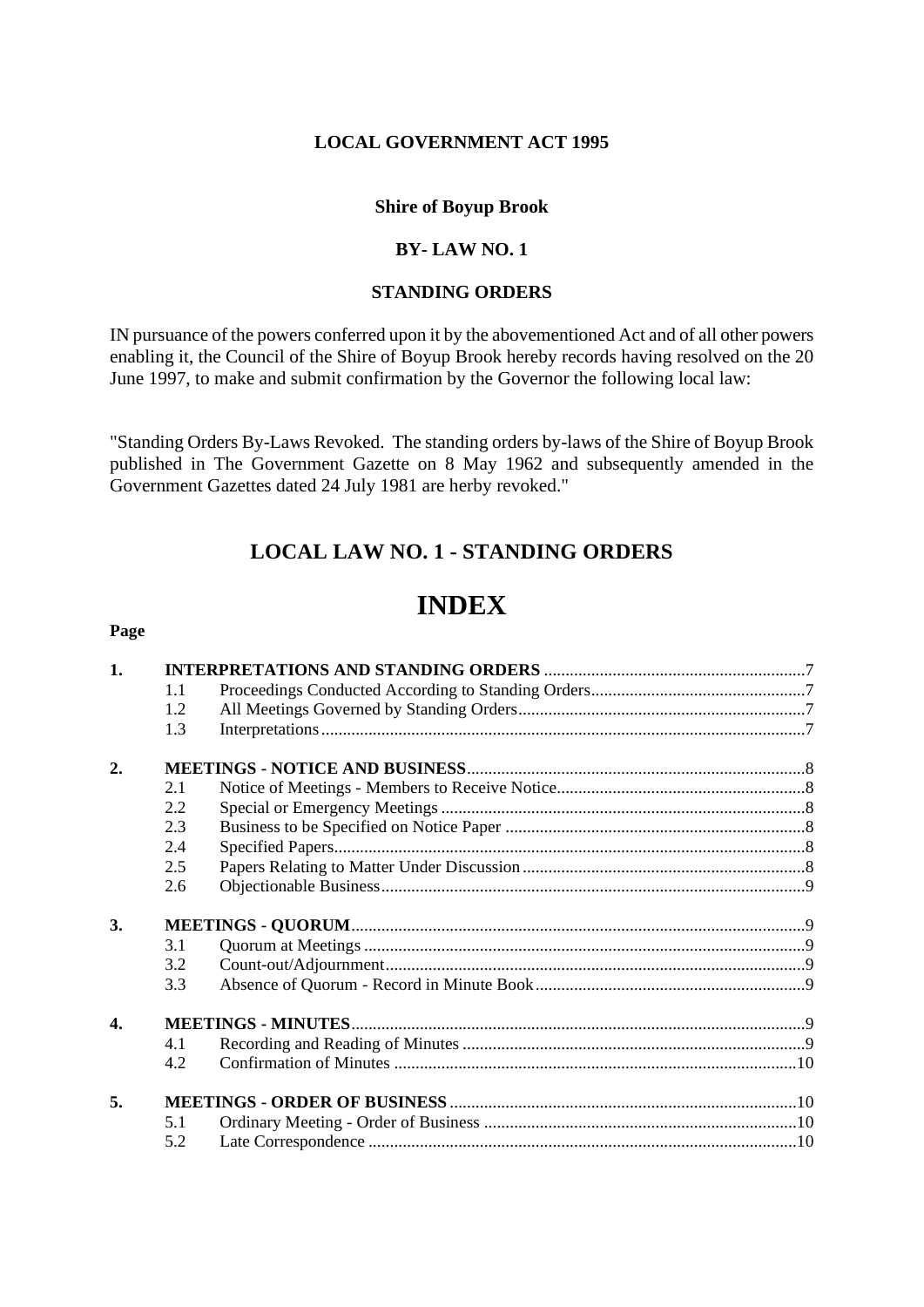|     | 6.1                             |                                                                       |  |  |  |
|-----|---------------------------------|-----------------------------------------------------------------------|--|--|--|
|     |                                 |                                                                       |  |  |  |
| 7.  |                                 |                                                                       |  |  |  |
|     | 7.1                             |                                                                       |  |  |  |
|     | 7.2                             |                                                                       |  |  |  |
|     | 7.3                             |                                                                       |  |  |  |
|     | 7.4                             |                                                                       |  |  |  |
|     |                                 |                                                                       |  |  |  |
| 8.  |                                 |                                                                       |  |  |  |
|     | 8.1<br>8.2                      |                                                                       |  |  |  |
|     |                                 |                                                                       |  |  |  |
| 9.  | 9.1                             |                                                                       |  |  |  |
|     | 9.2                             |                                                                       |  |  |  |
|     |                                 |                                                                       |  |  |  |
|     | 9.3<br>9.4                      |                                                                       |  |  |  |
|     |                                 |                                                                       |  |  |  |
| 10. |                                 |                                                                       |  |  |  |
|     | 10.1                            |                                                                       |  |  |  |
|     | 10.2                            |                                                                       |  |  |  |
|     | 10.3                            |                                                                       |  |  |  |
|     | 10.4                            |                                                                       |  |  |  |
|     | 10.5                            |                                                                       |  |  |  |
|     | 10.6                            |                                                                       |  |  |  |
|     | 10.7                            |                                                                       |  |  |  |
|     | 10.8                            |                                                                       |  |  |  |
|     | 10.9                            |                                                                       |  |  |  |
|     | 10.10                           |                                                                       |  |  |  |
|     | 10.11                           |                                                                       |  |  |  |
|     | 10.12                           |                                                                       |  |  |  |
|     | 10.13                           |                                                                       |  |  |  |
|     | 10.14                           |                                                                       |  |  |  |
| 11. | <b>CONDUCT OF MEMBERS</b><br>14 |                                                                       |  |  |  |
|     | 11.1                            |                                                                       |  |  |  |
|     | 11.2                            |                                                                       |  |  |  |
|     | 11.3                            |                                                                       |  |  |  |
|     | 11.4                            | Debate - Maintenance of Order - Imputations - Offensive Expressions15 |  |  |  |
|     | 11.5                            |                                                                       |  |  |  |
|     | 11.6                            |                                                                       |  |  |  |
|     |                                 |                                                                       |  |  |  |
| 12. |                                 |                                                                       |  |  |  |
|     | 12.1<br>12.2                    |                                                                       |  |  |  |
|     | 12.3                            |                                                                       |  |  |  |
|     |                                 |                                                                       |  |  |  |
|     | 12.4                            |                                                                       |  |  |  |
|     | 12.5                            |                                                                       |  |  |  |
|     | 12.6                            |                                                                       |  |  |  |
|     | 12.7                            |                                                                       |  |  |  |
|     | 12.8                            |                                                                       |  |  |  |
|     | 12.9                            |                                                                       |  |  |  |
|     | 12.10                           | Chair's Right to Adjourn Without Explanation to Regain Order16        |  |  |  |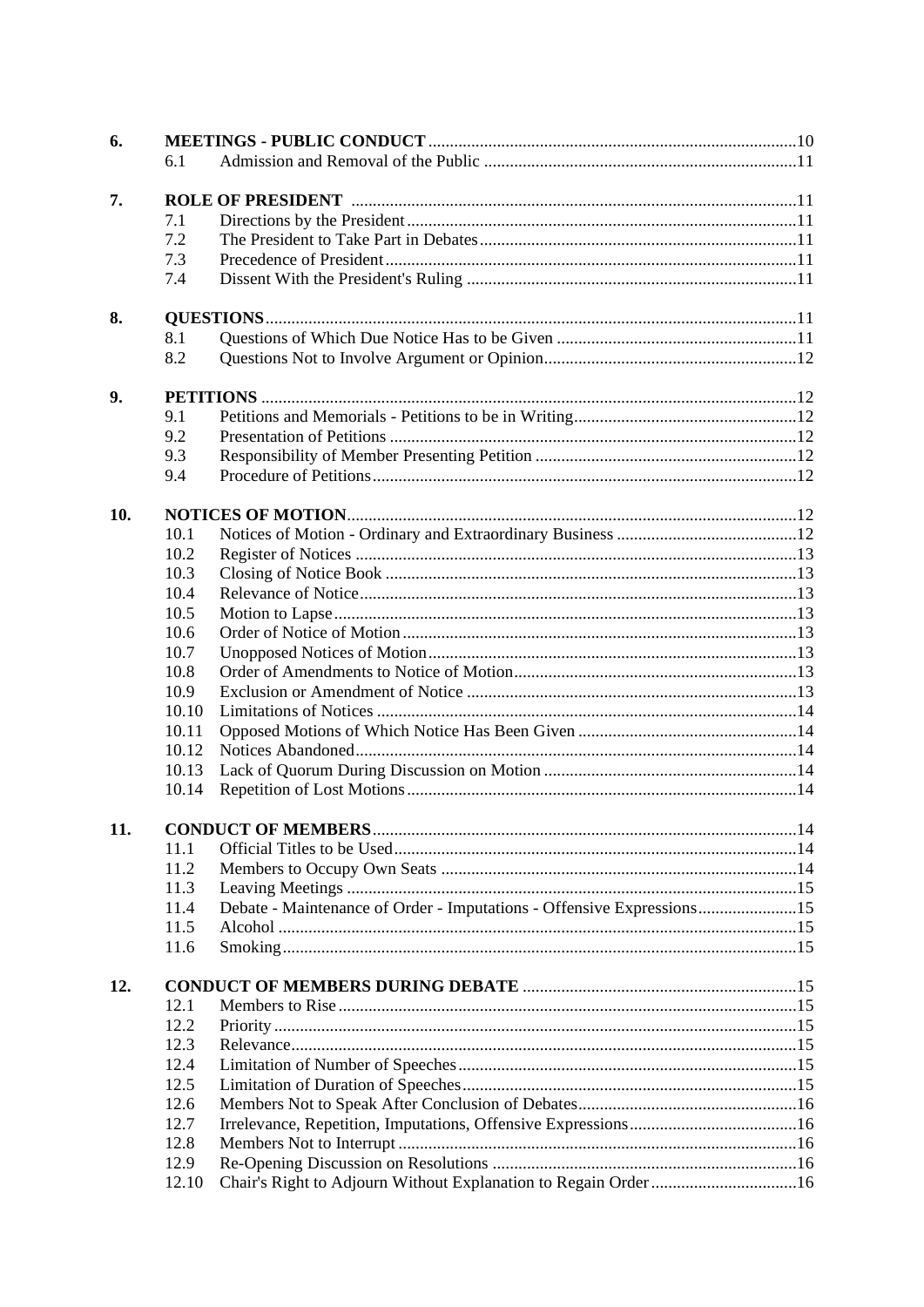| 13. |       |                                                                           |  |  |
|-----|-------|---------------------------------------------------------------------------|--|--|
|     | 13.1  |                                                                           |  |  |
|     | 13.2  |                                                                           |  |  |
|     | 13.3  |                                                                           |  |  |
|     | 13.4  |                                                                           |  |  |
|     | 13.5  |                                                                           |  |  |
|     | 13.6  |                                                                           |  |  |
| 14. |       |                                                                           |  |  |
|     | 14.1  |                                                                           |  |  |
|     | 14.2  |                                                                           |  |  |
|     | 14.3  |                                                                           |  |  |
|     | 14.4  |                                                                           |  |  |
|     | 14.5  |                                                                           |  |  |
|     | 14.6  |                                                                           |  |  |
|     | 14.7  |                                                                           |  |  |
| 15. |       |                                                                           |  |  |
|     | 15.1  | That the Council Proceed to the Next Business - Effect of Motion18        |  |  |
|     | 15.2  |                                                                           |  |  |
|     | 15.3  |                                                                           |  |  |
|     | 15.4  |                                                                           |  |  |
|     | 15.5  |                                                                           |  |  |
|     | 15.6  | That the Council Move Into a Committee Of The Whole - Effect of Motion 19 |  |  |
|     | 15.7  |                                                                           |  |  |
|     | 15.8  | That the Ruling of the President be Disagreed With - Effect of Motion 20  |  |  |
|     | 15.9  |                                                                           |  |  |
|     | 15.10 |                                                                           |  |  |
| 16. |       |                                                                           |  |  |
|     | 16.1  |                                                                           |  |  |
|     | 16.2  |                                                                           |  |  |
|     | 16.3  |                                                                           |  |  |
|     | 16.4  |                                                                           |  |  |
|     | 16.5  |                                                                           |  |  |
|     | 16.6  |                                                                           |  |  |
|     | 16.7  |                                                                           |  |  |
|     | 16.8  |                                                                           |  |  |
|     | 16.9  |                                                                           |  |  |
|     | 16.10 |                                                                           |  |  |
|     | 16.11 |                                                                           |  |  |
|     | 16.12 |                                                                           |  |  |
|     | 16.13 |                                                                           |  |  |
|     | 16.14 |                                                                           |  |  |
|     | 16.15 |                                                                           |  |  |
|     | 16.16 |                                                                           |  |  |
|     | 16.17 |                                                                           |  |  |
|     | 16.18 |                                                                           |  |  |
|     | 16.19 |                                                                           |  |  |
|     | 16.20 |                                                                           |  |  |
| 17. |       |                                                                           |  |  |
|     | 17.1  |                                                                           |  |  |
|     |       |                                                                           |  |  |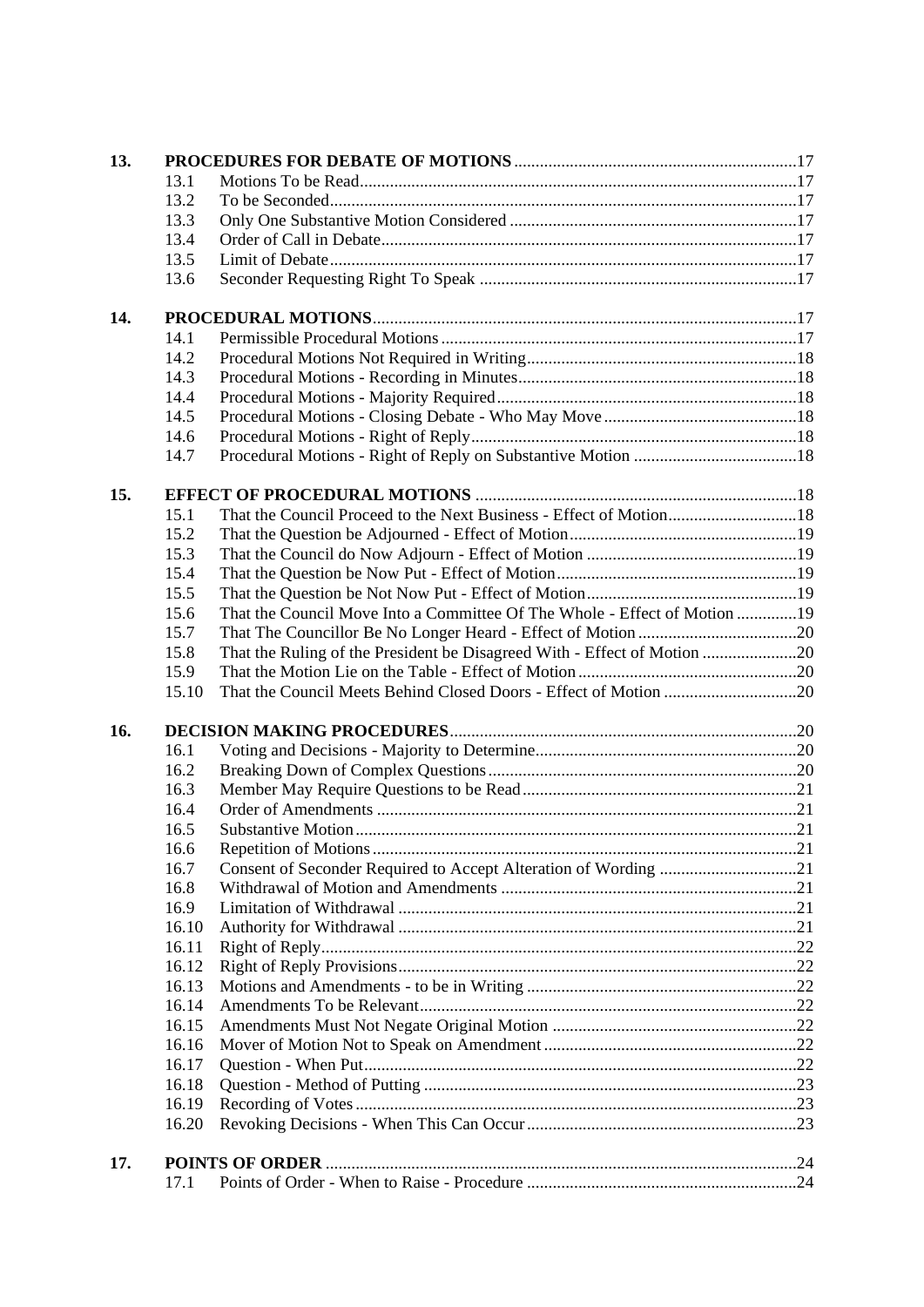|     | 17.2 |                                                                            |  |
|-----|------|----------------------------------------------------------------------------|--|
|     | 17.3 |                                                                            |  |
|     | 17.4 | Points of Order - Ruling Conclusive, Unless Dissent Motion is Moved 24     |  |
|     | 17.5 |                                                                            |  |
|     | 17.6 |                                                                            |  |
| 18. |      |                                                                            |  |
|     | 18.1 |                                                                            |  |
|     | 18.2 |                                                                            |  |
|     | 18.3 |                                                                            |  |
|     | 18.4 |                                                                            |  |
|     | 18.5 |                                                                            |  |
|     | 18.6 |                                                                            |  |
| 19. |      |                                                                            |  |
|     | 19.1 |                                                                            |  |
|     | 19.2 |                                                                            |  |
|     | 19.3 |                                                                            |  |
| 20. |      |                                                                            |  |
|     | 20.1 |                                                                            |  |
|     | 20.2 |                                                                            |  |
| 21. |      |                                                                            |  |
|     | 21.1 | Copies of Acts and Standing Orders and Papers to Members of the Council 26 |  |
|     | 21.2 |                                                                            |  |
|     | 21.3 |                                                                            |  |
|     | 21.4 |                                                                            |  |
|     | 21.5 |                                                                            |  |
|     | 21.6 |                                                                            |  |
|     | 21.7 |                                                                            |  |
|     | 21.8 |                                                                            |  |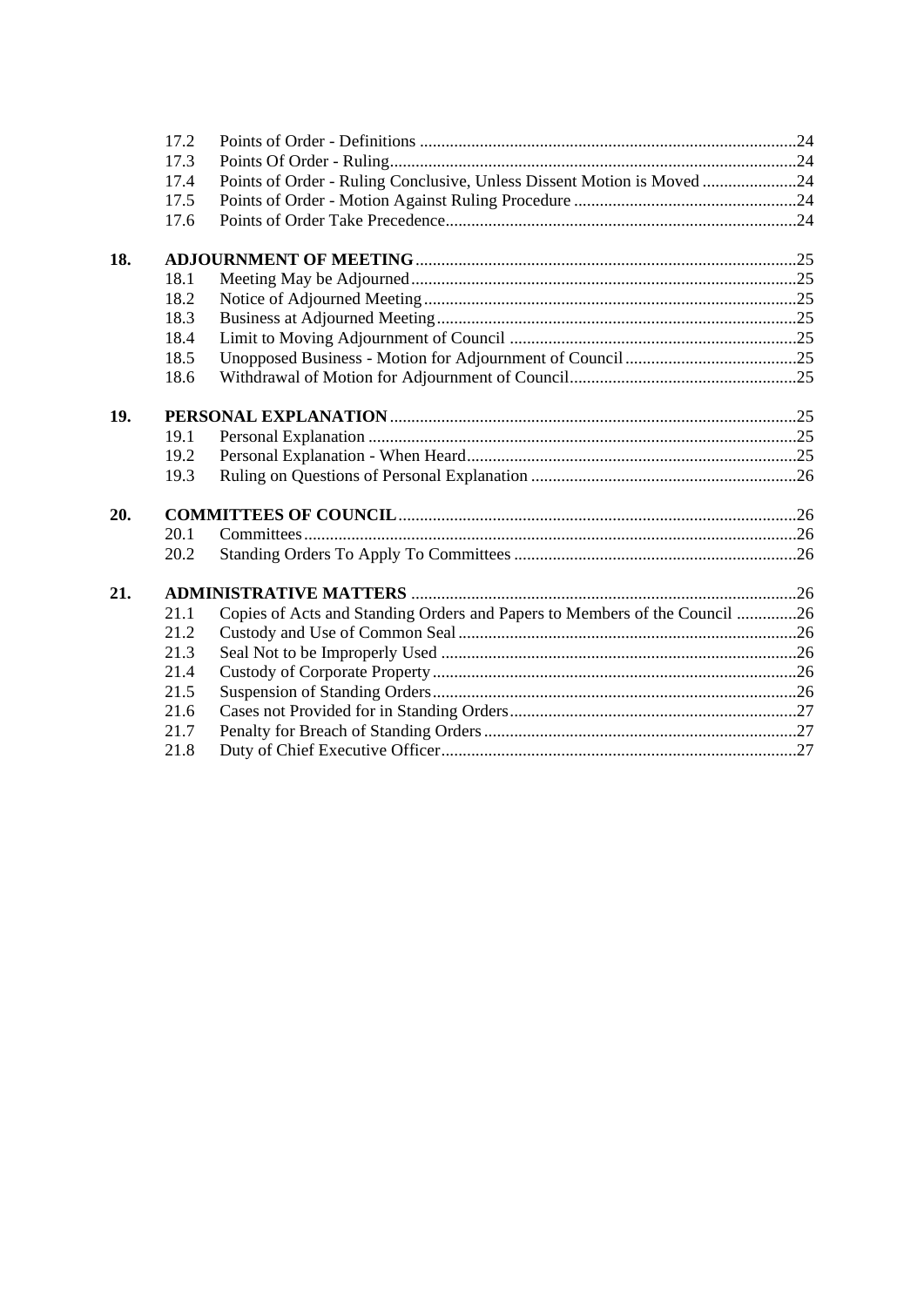#### Shire of Boyup Brook

## STANDING ORDERS

#### **1. INTERPRETATIONS AND STANDING ORDERS**

## **1.1 Proceedings Conducted According to Standing Orders**

The proceedings and business of the Council shall be conducted in accordance with the Act, and where not specifically prescribed, according to this local law, the clauses of which shall be referred to as "the Standing Orders".

#### **1.2 All Meetings Governed by Standing Orders**

The proceedings of all Council meetings, committee meetings and other meetings of the Council as described in the Act shall be governed by these standing orders except where specific exceptions apply either in the Act, its regulations or in the standing orders.

## **1.3 Interpretations**

The following interpretations should be used in these standing orders, unless the context otherwise requires:

"Act" means the "Local Government Act, 1995, and amendments and successors;

"Clause" means a clause of these standing orders;

"Committee" means any Committee appointed in accordance with the provisions of the Act;

"Council" means the Council of the Shire of Boyup Brook;

"President" includes the Deputy President, in the absence of the President, and any Councillor chosen to preside at any meeting of the Council in the manner prescribed by the Act;

"Meeting" includes any Ordinary or Special Meeting of the Council or any other meeting held in accordance with the Act and properly convened as the Act requires;

"Member" means the President, or a Councillor of the Council;

"Officer" is an employed member of the staff of the Council;

"Chief Executive Officer" means the chief non-elected officer of the Town or other officer who, for the time being, is acting in that capacity;

"Absolute majority" is more than 50% of the current number of elected Council positions whether they are vacant or not regardless of the number actually present;

"Simple majority" is more than 50% of the Councillors present and voting;

"75 % majority" means a majority comprising enough of the member for the time being of the Council for their number to be at least 75% of the number of offices (whether vacant or not) of member of the Council;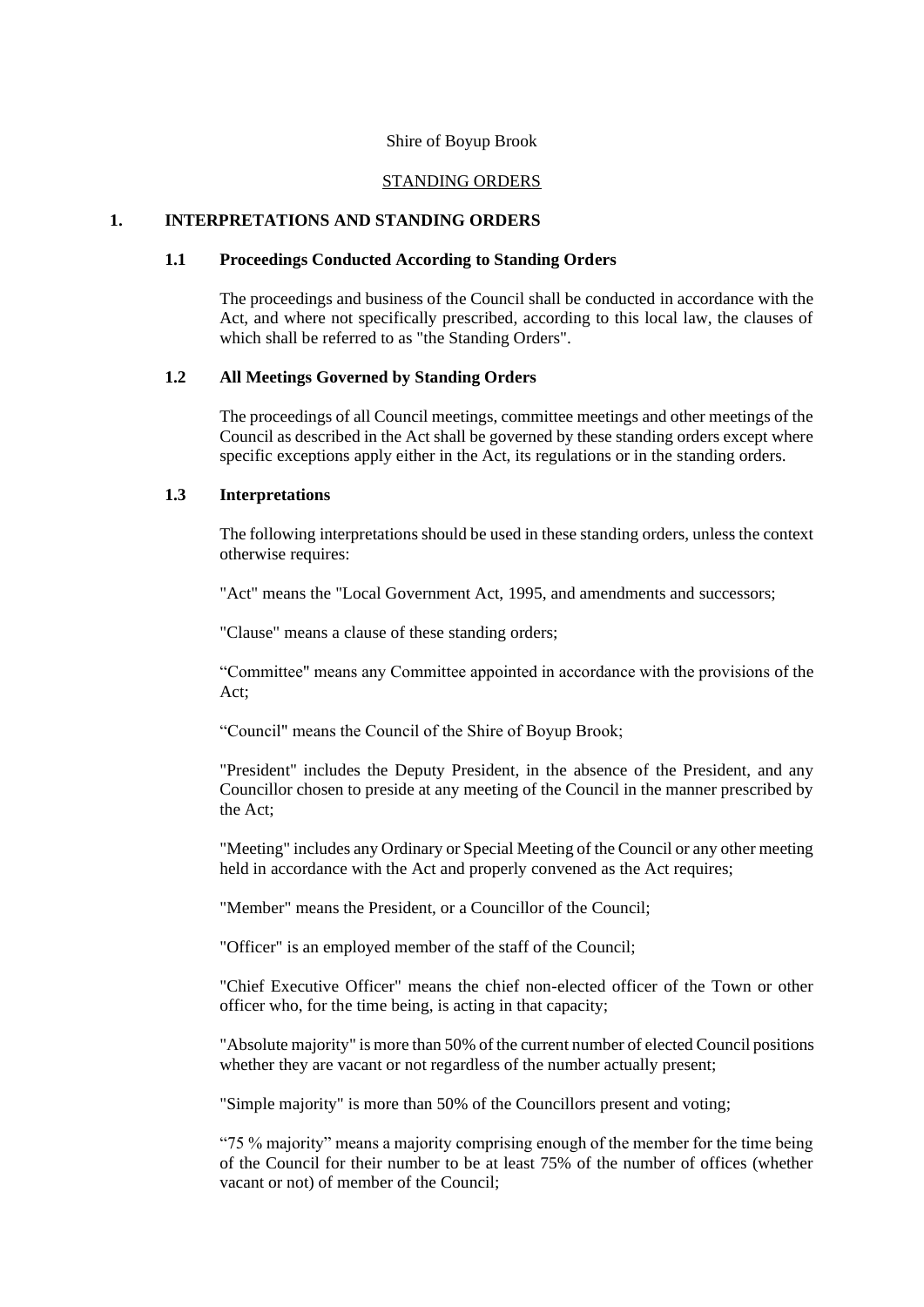"Special majority" means that if there are more than 11 offices of member of the Council, the power can only be exercised by, or in accordance with, a decision of a 75% majority of the Council.

## **2. MEETINGS - NOTICE AND BUSINESS**

## **2.1 Notice of Meetings - Members to Receive Notice**

Before any ordinary or special meeting of the Council a notice signed by the Chief Executive Officer, stating the place, date and hour of holding the meeting, and specifying the business to be transacted with supporting committee reports, shall be transmitted by post, or otherwise left or delivered to each member of the Council, at least 72 hours before the meeting, at the usual or last known place of abode or business, or to another address any member may request by notice in writing to the Chief Executive Officer.

## **2.2 Special or Emergency Meetings**

A meeting of Council for the purpose of dealing with an emergency situation may be called by the President or Chief Executive Officer, or in their absence, any three Councillors. Members of the Council will be telephoned or contacted by facsimile if unavailable directly by telephone and advised of the time and place of the meeting and the nature of the emergency business. Decisions made at this meeting must be by absolute majority unless the Act specifies otherwise.

## **2.3 Business to be Specified on Notice Paper**

No business shall be transacted at any meeting of the Council other than that specified in the notice without the approval of the President or the approval of the majority of Councillors present determined by vote.

## **2.4 Specified Papers**

Any member may, in writing addressed to the Chief Executive Officer and delivered to the office of the Chief Executive Officer at least 48 hours before any meeting of the Council, or of any committee of the Council, request that any specified papers be laid upon the table at any meeting to be named, and the papers shall be laid upon the table accordingly.

## **2.5 Papers Relating to Matter Under Discussion**

At any meeting of the Council, or of any committee of the Council, the President or any member may require the production of any specified papers, documents, books or records, books of accounts, plans, or any other record or matter whatsoever relating to any question then under discussion providing that wherever possible, the notice prescribed in the preceding clause shall be given. In the event of notice not having been given, the proceedings of the Council shall not be unreasonably delayed while documents are obtained.

2.5.1 No papers produced as described in Clause 2.4 shall be deemed to be public unless otherwise ordered by resolution of the Council.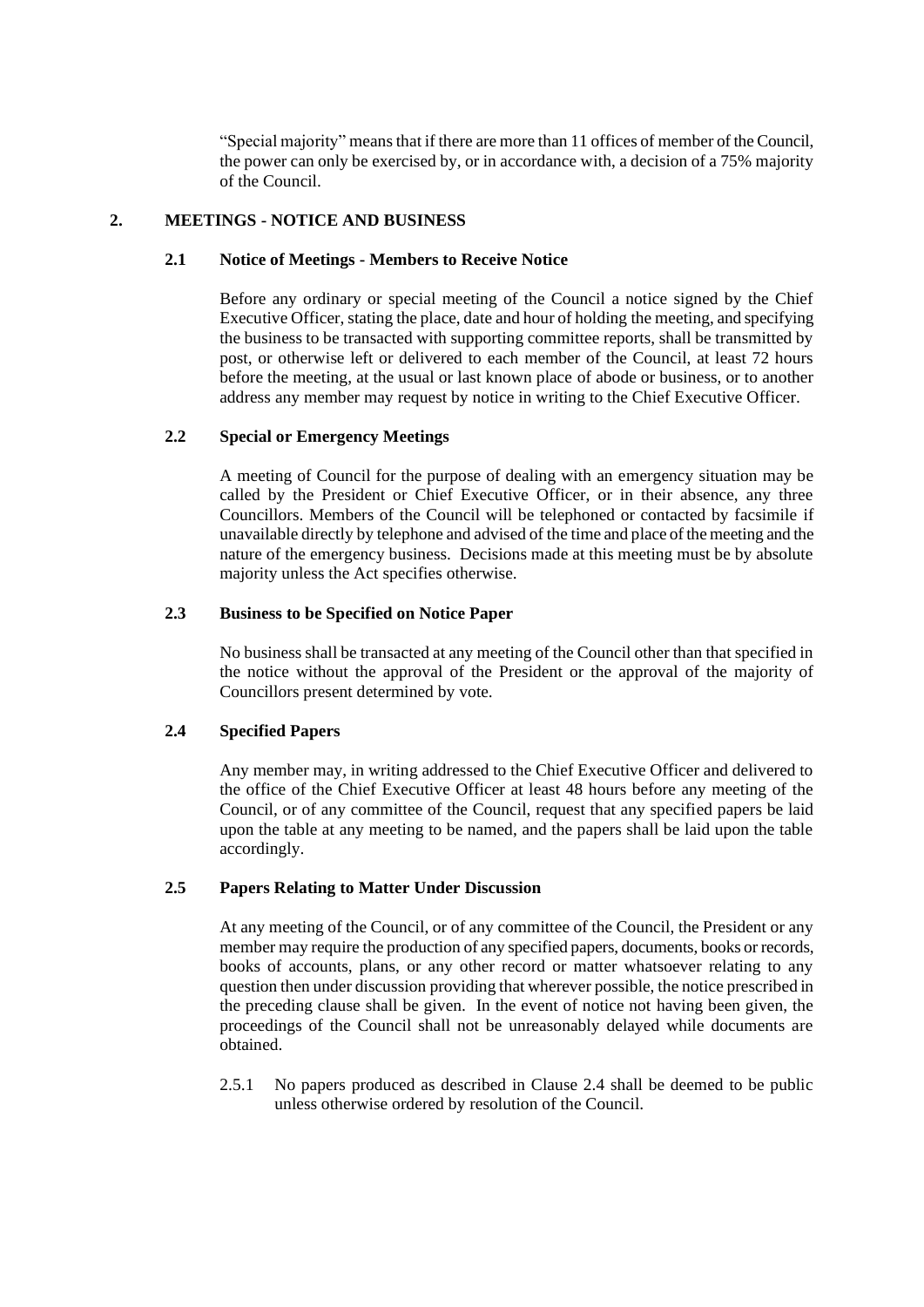## **2.6 Objectionable Business**

If the President at any meeting of the Council is of the opinion that any motion or business proposed is of an objectionable nature, the President may, either before or after the matter is brought forward, declare that it shall not be considered.

2.6.1 Any member of the Council may move dissent from such a declaration made from the Chair. On the motion being seconded, the motion to dissent shall be put without debate, and in the event of the motion being carried by a majority of the members present, the business referred to shall then be considered immediately, but if the motion is lost, the ruling of the President shall stand.

## **3. MEETINGS - QUORUM**

## **3.1 Quorum at Meetings**

In accordance with the Act, the quorum at all meetings of Council and its committees shall be a minimum of 50% of the total number of places whether vacant or not.

## **3.2 Count-out/Adjournment**

At any time during any meeting of the Council any Councillor or the Chief Executive Officer may call the attention of the President to the fact that a quorum is not present. The President shall immediately suspend the proceedings of the meeting for a period of five minutes. If a quorum is not present at the end of this period, the meeting shall be deemed to have been counted out, and the President shall adjourn it to a later hour of the same day or to any other time, not more than seven days from the date of adjournment.

## **3.3 Absence of Quorum - Record in Minute Book**

At all meetings of the Council when the Council is counted out, and an absence of quorum noted, the circumstances, together with the names of the members present, shall be recorded in the Minute Book.

## **4. MEETINGS - MINUTES**

## **4.1 Recording and Reading of Minutes**

- 4.1.1 Binding or pasting or otherwise permanently affixing the minutes to the leaves of a book shall be a sufficient recording of the minutes.
- 4.1.2 Reading of the minutes of a previous meeting may be dispensed with provided that a copy of those minutes has been supplied to each member at least 72 hours prior to the date of the ordinary meeting at which they are presented for confirmation.

## **4.2 Confirmation of Minutes**

The minutes of any preceding meeting or meetings as described in the Act, not previously confirmed, shall be submitted for confirmation as the first business after public question time at all meetings of the Council, and no discussion of them shall be permitted except as to their accuracy as a record of the proceedings. Each page of the minutes of the full Council meeting shall be initialled by the President or person presiding over the meeting as prescribed by the Act, except that the last page of the minutes must receive a full signature and date.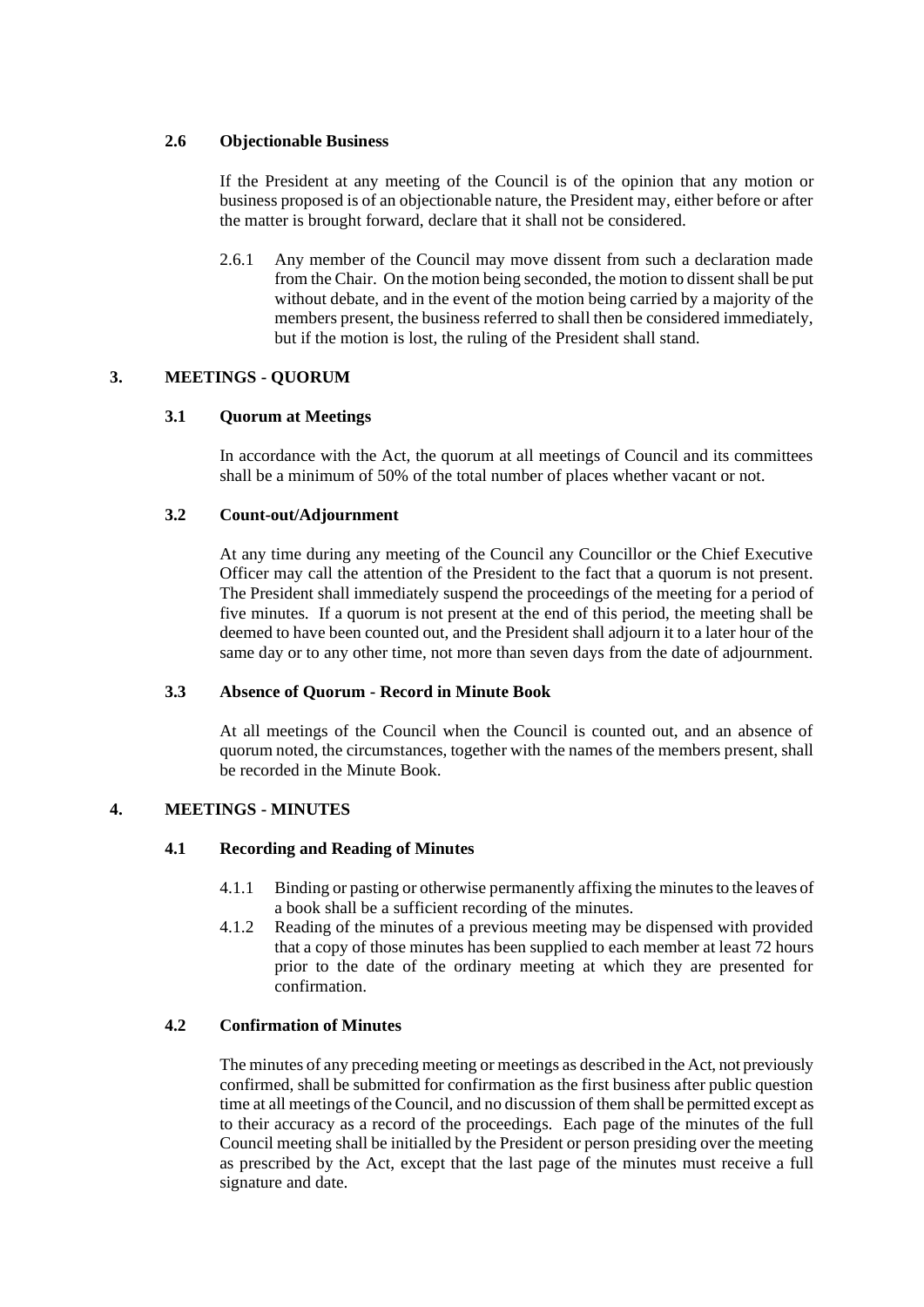## **5. MEETINGS - ORDER OF BUSINESS**

## **5.1 Ordinary Meeting - Order of Business**

The order of business of an ordinary meeting of Council shall be:

- (a) Question time from the public, limited to a total of fifteen minutes of duration, except by consent of the President. Each speaker will be limited to three minutes duration to speak, except by consent of the President;
- (b) Apologies and leave of absence;
- (c) Confirmation of the minutes;
- (d) Presidential communications;
- (e) Declarations of interest;
- (f) A report by the Chief Executive Officer relative to business arising out of minutes of any previous meeting, work or business carried out in the period between meetings or requests for instructions as to future business;
- (g) The reception if minutes or reports or recommendations of committees held since the previous meeting of the Council;
- (h) The reception of petitions and memorials;
- (i) Motions of which previous notice has been given;
- (j) Questions of which notice has been given;
- (k) Any other business the reception of which has been approved according to Clause 2.3 of these standing orders.

## **5.2 Late Correspondence**

In cases of extreme urgency or other special circumstance, late correspondence may, with the consent of the President, or at the request of a majority of Councillors present, be read and dealt with.

## **6. MEETINGS - PUBLIC CONDUCT**

## **6.1 Admission and Removal of the Public**

6.1.1 The public is admitted to the Council chamber on the basis that no expression of dissent or approval, conversation or interruption to the proceedings of the Council shall take place. In the event of any such interruption, the President may use discretion and without a vote of the Council, require those interrupting to withdraw. The person or persons concerned shall immediately withdraw from the Council chamber. This direction by the President may not be challenged by moving dissent with the ruling and the President's ruling is final.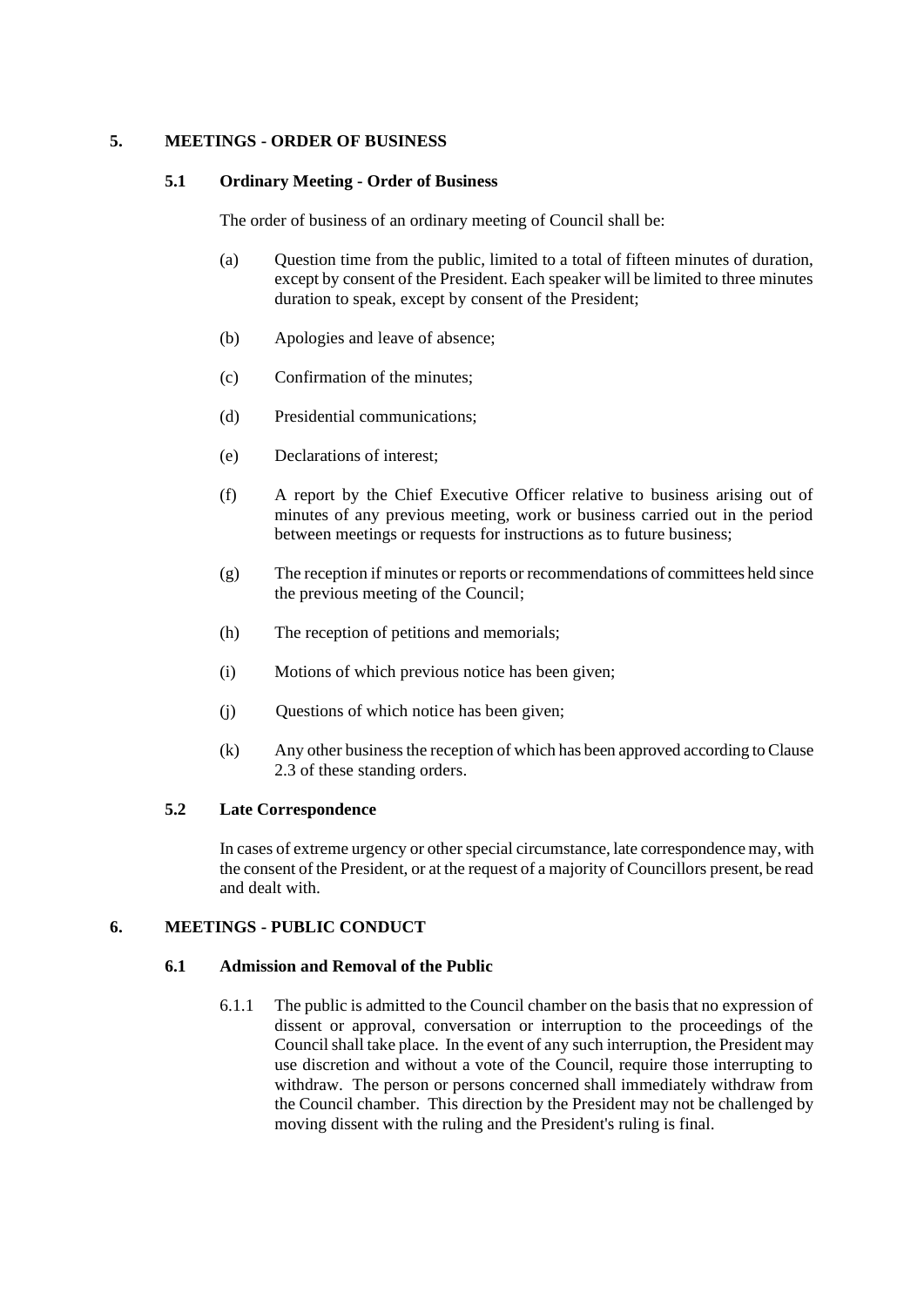6.1.2 Any person, not being a member of the Council, who interrupts the orderly conduct of the business of the Council who does not withdraw immediately upon being called by the President to withdraw from the Council chamber may, by order of the President, be removed from the Council chamber.

## **7. ROLE OF PRESIDENT**

## **7.1 Directions by the President**

- 7.1.1 At any meeting of the Council the President shall have the right to direct attention to any matter of interest or relevance to the business of the Council or propose a change to the order of business.
- 7.1.2 Any Councillor may move that a change in order of business proposed by the President not be accepted and if carried by a majority of Councillors present, the proposed change in order will not take place.

## **7.2 The President to Take Part in Debates**

Subject to the provisions of these standing orders, the President may take part in a discussion upon any question before the Council, provided that like other Councillors in accordance with these standing orders, the President may only speak once and provided that this is done before the right of reply is exercised.

## **7.3 Precedence of President**

When the President rises during the progress of a debate, any member of the Council then speaking, or offering to speak, shall immediately sit down and every member of the Council present shall preserve strict silence so that the President may be heard without interruption. This clause should not be used by the President to exercise the right provided in Clause 7.2 but should be used to preserve order.

## **7.4 Dissent with the President's Ruling**

Except where expressly denied in these standing orders or the Act, a member of the Council may move a procedural motion to disagree with a ruling given by the President. The President must immediately call for a seconder and put the motion without debate.

## **8. QUESTIONS**

## **8.1 Questions of Which Due Notice Has to be Given**

- 8.1.1 Any Councillor seeking to ask a question at any meeting of the Council shall give written notice of the specific question to the Chief Executive Officer at least 24 hours before publication of the business paper.
- 8.1.2 All questions and answers shall be submitted as briefly and concisely as possible, and no discussion shall be allowed thereon.

## **8.2 Questions Not to Involve Argument or Opinion**

In putting any question, no argument or expression of opinion shall be used or offered, nor any facts stated, except those necessary to explain the question.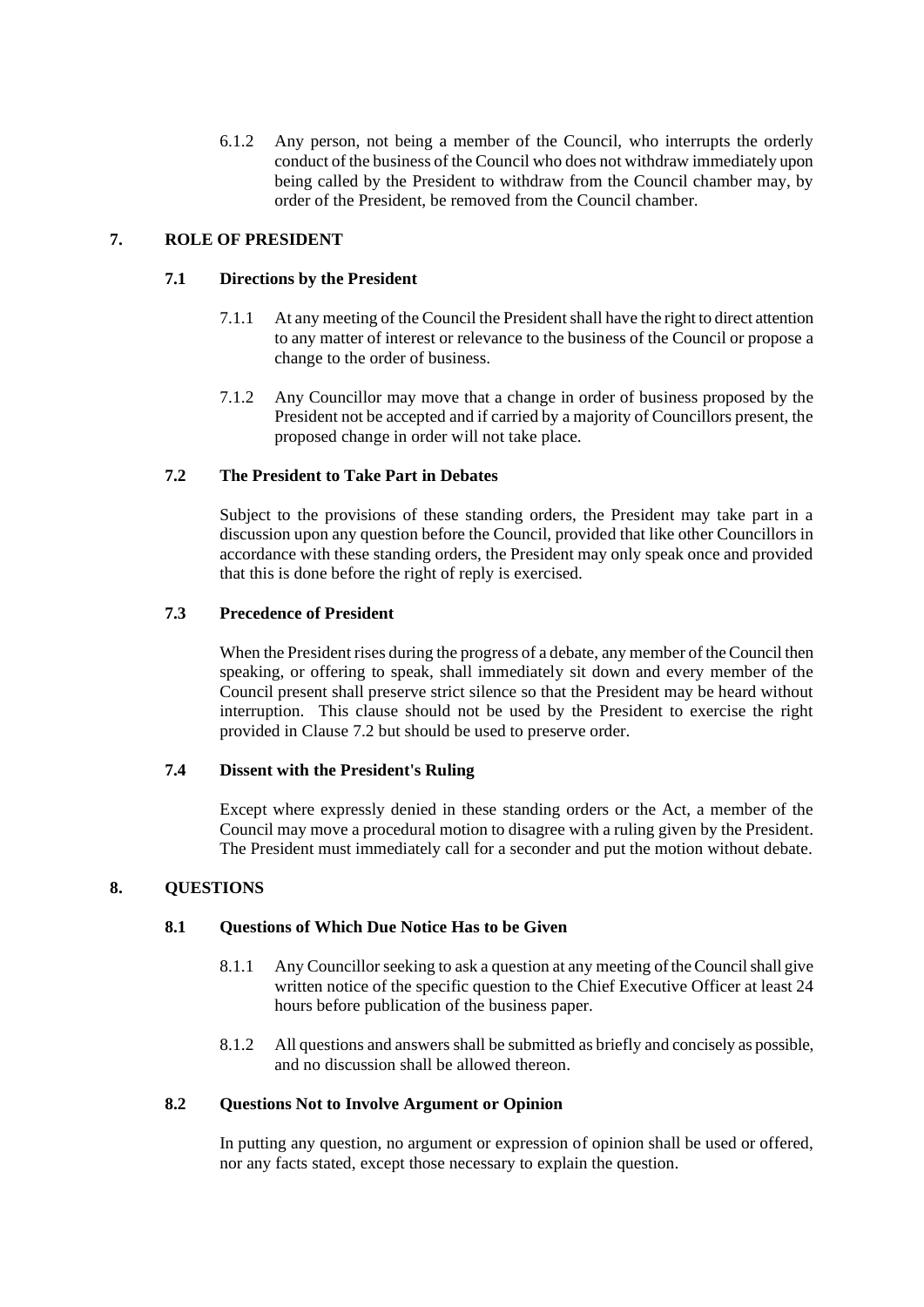## **9. PETITIONS**

## **9.1 Petitions and Memorials - Petitions to be in Writing**

Any petition to be submitted to the Council shall be in writing or typewritten and be authenticated by the signature of the member of the Council presenting it.

## **9.2 Presentation of Petitions**

A member of the Council presenting a petition shall be limited to a statement of the parties from whom it comes, of the number of the signatures attached to it, the material issues contained in it, and to the reading of the prayer.

#### **9.3 Responsibility of Member Presenting Petition**

It shall be incumbent on a member of the Council presenting a petition to be familiar with the nature and contents of the petition, and to ascertain that it does not contain language disrespectful to the Council.

## **9.4 Procedure of Petitions**

The only question which shall be considered by the Council on the presentation of any petition shall be:

- (a) That the petition shall be accepted; or
- (b) That the petition not be accepted; or
- (c) That the petition be accepted and referred to a committee for consideration and report; or
- (d) That the petition be accepted and be dealt with by the full Council.

## **10. NOTICES OF MOTION**

#### **10.1 Notices of Motion - Ordinary and Extraordinary Business**

Councillors may bring forward business in the form of a written motion, of which notice shall be given in writing to the Chief Executive Officer, up to 24 hours before the publication of the business paper.

#### **10.2 Register of Notices**

The Chief Executive Officer shall, immediately upon the receipt of any notice of motion, enter it in the book to be provided and kept for the purpose. This book shall be open to the inspection of every member of the Council.

## **10.3 Closing of Notice Book**

In order to give every facility for the due issuing of notices to members of the Council by the Chief Executive Officer, the notice book shall be closed at noon on the day preceding the day fixed for publication of the notice paper.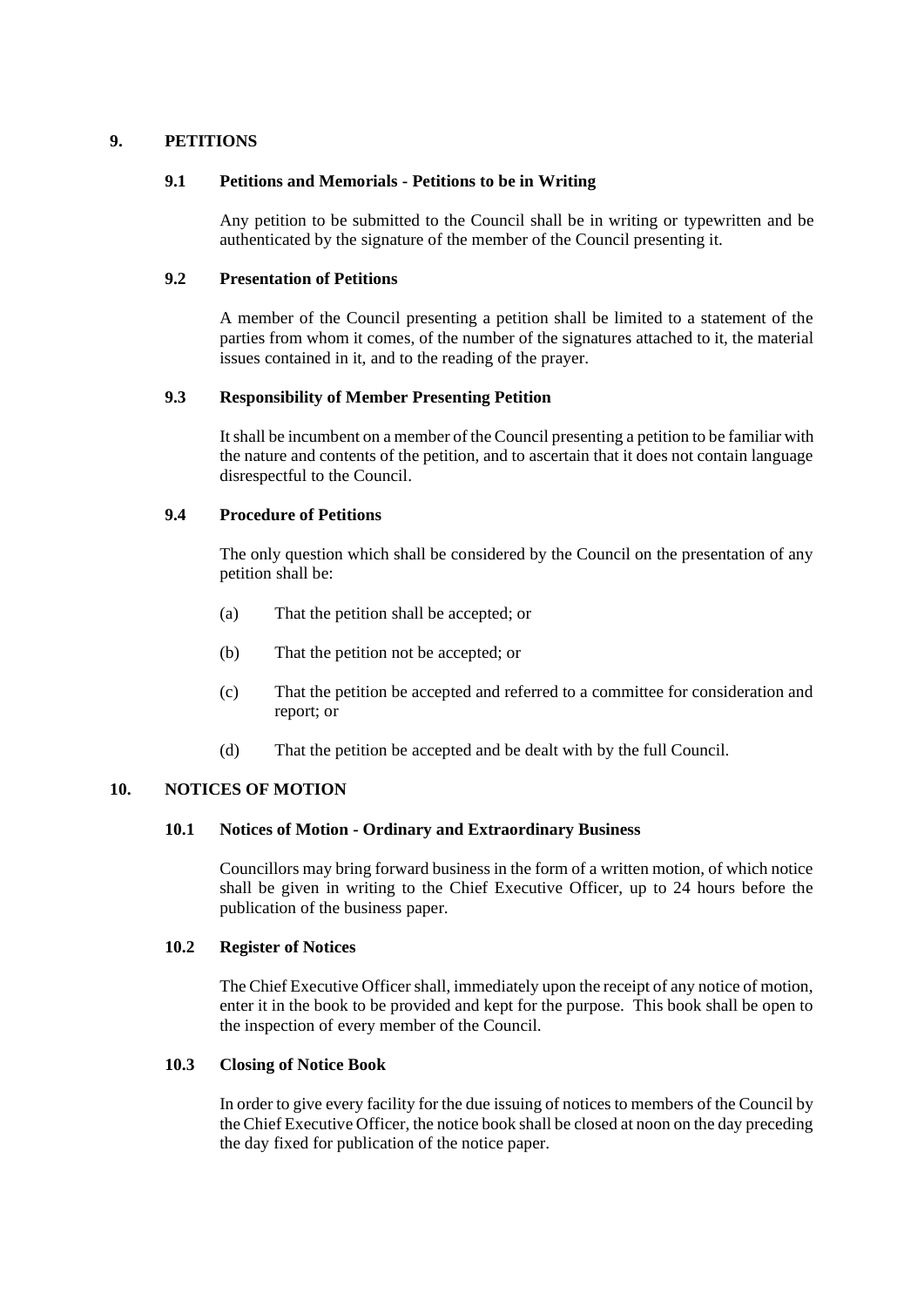#### **10.4 Relevance of Notice**

Every notice of motion shall be relevant to some question affecting the administration or condition of the district.

#### **10.5 Motion to Lapse**

A motion shall lapse unless the member who gave notice is present, unless another Councillor is willing to move the motion when it is called.

## **10.6 Order of Notice of Motion**

All notices of motion shall be dated and numbered as received and shall be entered by the Chief Executive Officer upon the business paper in the order in which they are received, except by permission of the President or the Council, as outlined in accordance with Clause 7.1 of these standing orders.

#### **10.7 Unopposed Notices of Motion**

The President may call the notices of motion appearing on the business paper in the order in which they are written. In the event of there being no objection, the motions shall be put without discussion.

## **10.8 Order of Amendments to Notice of Motion**

Where notice of an amendment to a notice of motion is received by the Chief Executive Officer, it shall be dealt with immediately after the notice of motion it proposes to amend, but before the right of reply is taken by the mover of the motion on notice.

#### **10.9 Exclusion or Amendment of Notice**

The Chief Executive Officer, after consultation with the President, may exclude from the Council business paper any notice of motion which may be out of order. Clerical alterations or amendments which will bring the notice of motion into due form may be made by the Chief Executive Officer, but no notice shall be deemed invalid on the basis of the policy involved being considered objectionable, or because it relates to a matter not within the scope of the ordinary work of the Council so long as, in the opinion of the President or the Chief Executive Officer, the matter is one of public interest, utility or importance.

#### **10.10 Limitations of Notices**

No member shall have more than three notices of motion on the business paper at the same time unless express approval of the President has been obtained.

## **10.11 Opposed Motions of Which Notice Has Been Given**

After disposing with all unopposed motions, the President shall call on the movers of opposed motions in their order on the business paper to speak.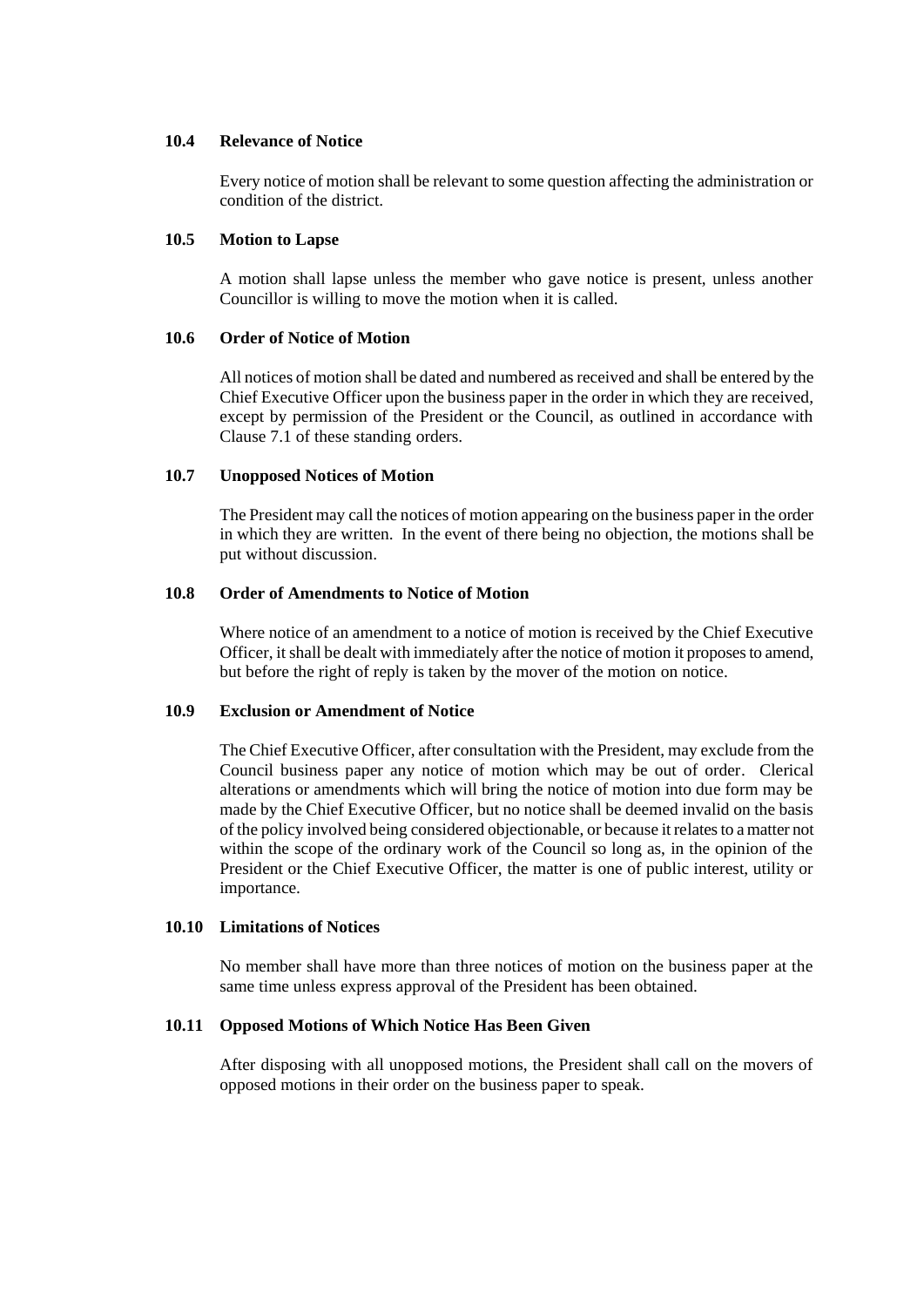## **10.12 Notices Abandoned**

If a motion, notice of which is specified on the business paper, is not moved either by the member of the Council who has given the notice of motion, or by some other Councillor, or if the motion is not seconded, it shall be considered as abandoned and shall not again be introduced without subsequent notice of motion being given to the Chief Executive Officer.

## **10.13 Lack of Quorum During Discussion on Motion**

In case of a "count-out" during a discussion upon any motion, notice of which has been given, discussion on the motion shall continue when the meeting resumes or if the meeting is adjourned, at the adjourned meeting.

## **10.14 Repetition of Lost Motions**

No motion which has the same specific intent to one which has been lost within the preceding three months shall be moved unless it is presented as a notice of motion and the notice is signed by one third of the offices of member of Council, whether present or not*.*

## **11. CONDUCT OF MEMBERS**

## **11.1 Official Titles to be Used**

Members of the Council shall speak of each other in the Council during the transaction of business by their respective titles of President or Councillor. Members of the Council, in speaking of or addressing officers, shall designate them by their respective official titles.

## **11.2 Members to Occupy Own Seats**

- 11.2.1 At the first meeting attended by a Councillor after election, the Chief Executive Officer shall allot by random draw, a position at the Council table to each Councillor and the Councillor shall, until such time as there is a call by a majority of Councillors for a re-allotment of positions, occupy that position when present at meetings of the Council.
- 11.2.2 No member of the Council shall be deemed to be present unless occupying their allotted place within the Council chambers.

## **11.3 Leaving Meetings**

After a meeting of the Council has been formally constituted, and the business commenced, no member shall enter, leave or withdraw from the meeting without first seeking leave from the President.

## **11.4 Debate - Maintenance of Order - Imputations - Offensive Expressions**

No member of Council may impute motives or use offensive or objectionable expressions in reference to any member, officer of the Council, or any other person.

## **11.5 Alcohol**

Consumption of alcohol in Council or committee meetings is prohibited.

## **11.6 Smoking**

Smoking in Council or committee meetings is prohibited.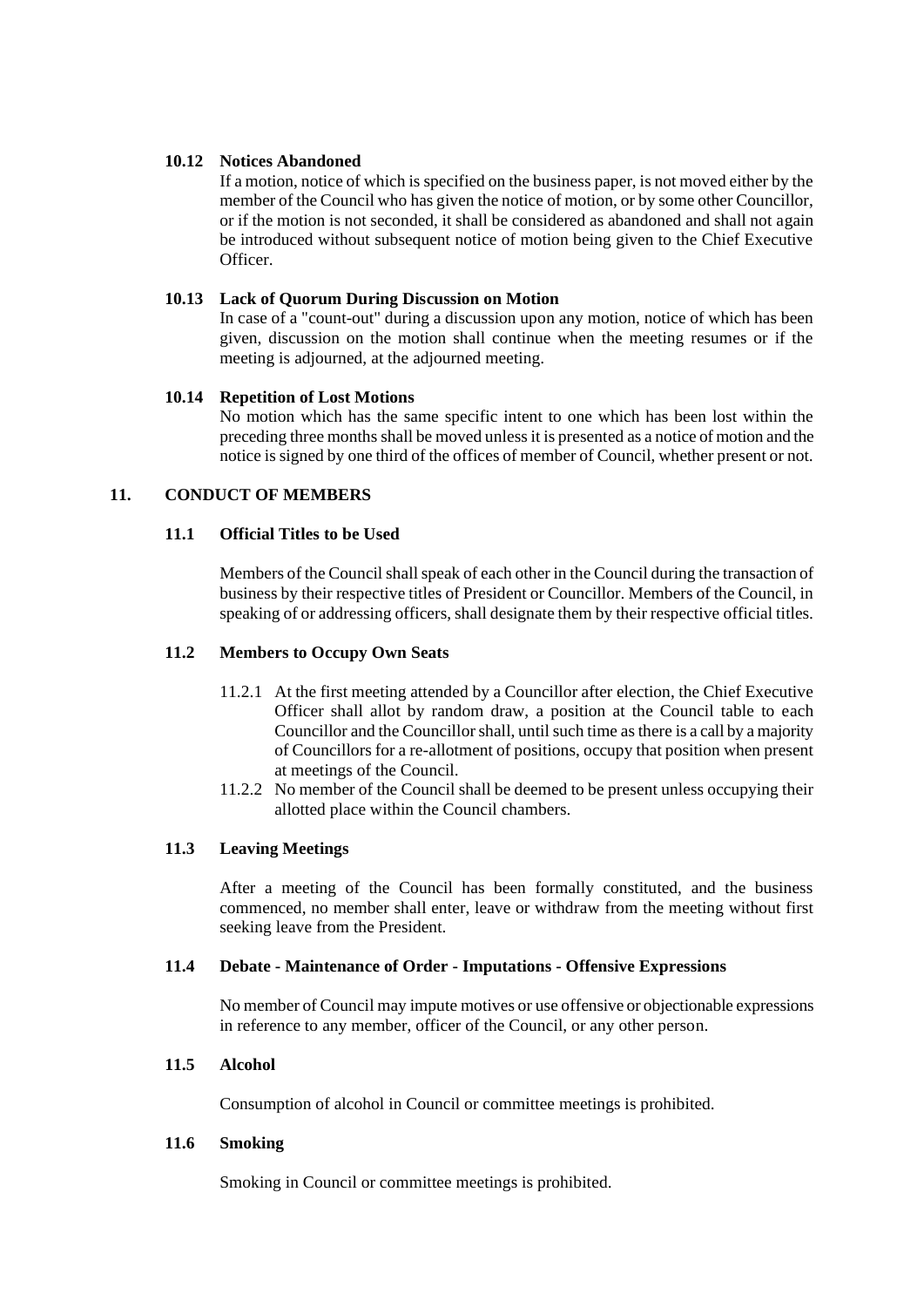## **12. CONDUCT OF MEMBERS DURING DEBATE**

## **12.1 Members to Rise**

Every member of the Council wishing to speak shall indicate by show of hands or other method agreed upon by the Council. When invited by the President to speak, members shall rise and address the Council through the President, provided that any member of the Council unable conveniently to stand by reason of sickness or disability shall be permitted to sit while speaking.

## **12.2 Priority**

In the event of two or more members of the Council wishing to speak at the same time, the President shall decide which member is entitled to be heard. The decision shall not be open to discussion or dissent.

## **12.3 Relevance**

Every member of the Council shall restrict their remarks to the motion or amendment under discussion, or to an explanation or point of order.

## **12.4 Limitation of Number of Speeches**

No member of the Council shall address the full Council more than once on any motion or amendment before the Council except the mover of a substantive motion, in reply, or to a point of order, or in explanation.

## **12.5 Limitation of Duration of Speeches**

All addresses shall be limited to a maximum of three minutes. Extension of time is permissible only with the agreement of the majority of Councillors present.

## **12.6 Members Not to Speak After Conclusion of Debates**

No member of the Council may speak to any question after it has been put by the chair.

## **12.7 Irrelevance, Repetition, Imputations, Offensive Expressions**

- 12.7.1 The President may call the attention of the Council to continued irrelevance, tedious repetition, unbecoming language, or any breach of order or decorum on the part of a member of the Council, and may direct the Councillor, if speaking to discontinue the speech, and the Councillor shall then cease speaking and sit down.
- 12.7.2 A Councillor may call the attention of the President to continued irrelevance, tedious repetition, unbecoming language, or any breach of order or decorum on the part of a member of the Council, and may call upon the President to direct the Councillor to cease speaking and sit down.
- 12.7.3 If after a Councillor has drawn the attention of the President according to Clause 12.7.2, a Councillor continues without alteration, a Councillor may move that the Councillor ceases to speak. Upon moving this motion the President must immediately call for a seconder, but there shall be no debate. If carried by a majority of Councillors present, the Councillor may take no further part in debate on the question before the meeting.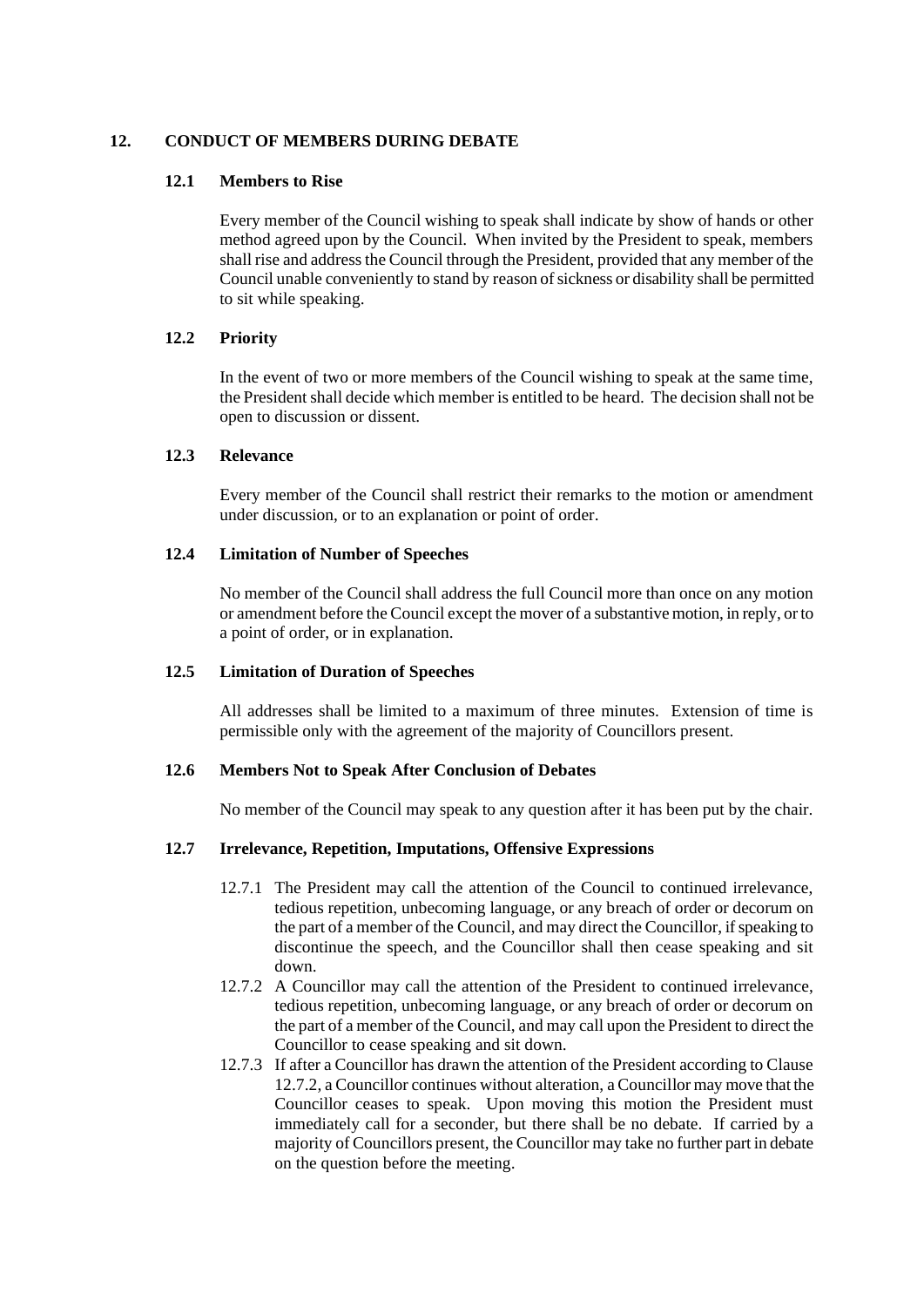## **12.8 Members Not to Interrupt**

No member of the Council shall interrupt another member of the Council whilst speaking unless:

- (a) to raise a point of order;
- (b) to call attention to the absence of a quorum.

## **12.9 Re-Opening Discussion on Resolutions**

No member of the Council shall re-open discussion on any resolution of the Council, except for the purpose of moving that the resolution be revoked or changed.

## **12.10 Chair's Right to Adjourn Without Explanation to Regain Order**

If a meeting ceases to operate in an orderly manner, the President may use discretion to adjourn the meeting for a period of up to fifteen minutes without explanation, for the purpose of regaining order. This action cannot be challenged by any member of Council. Upon resumption, debate will continue at the point at which the meeting was adjourned. If, at any one meeting, the President has cause to adjourn the meeting on two occasions, the President has the right to adjourn the meeting for a period of no longer than seven days.

## **13. PROCEDURES FOR DEBATE OF MOTIONS**

## **13.1 Motions To be Read**

Any member of the Council who intends to submit a substantive motion or amendment to a substantive motion shall read the text before speaking to it.

## **13.2 To be Seconded**

No motion or amendment to a substantive motion shall be in order, or be open to debate until it has been seconded.

## **13.3 Only One Substantive Motion Considered**

When a substantive motion is under debate at any meeting of the Council, no further substantive motion shall be accepted.

## **13.4 Order of Call in Debate**

The President will call speakers to a substantive motion in the following order:

- (a) The mover to state the motion;
- (b) A seconder to the motion;
- (c) The mover to speak to the motion;
- (d) The seconder to speak to the motion;
- (e) A speaker against the motion;
- (f) A speaker for the motion;
- (g) Other speakers against and for the motion, alternating in view, if any;
- (h) Mover takes right of reply which closes debate.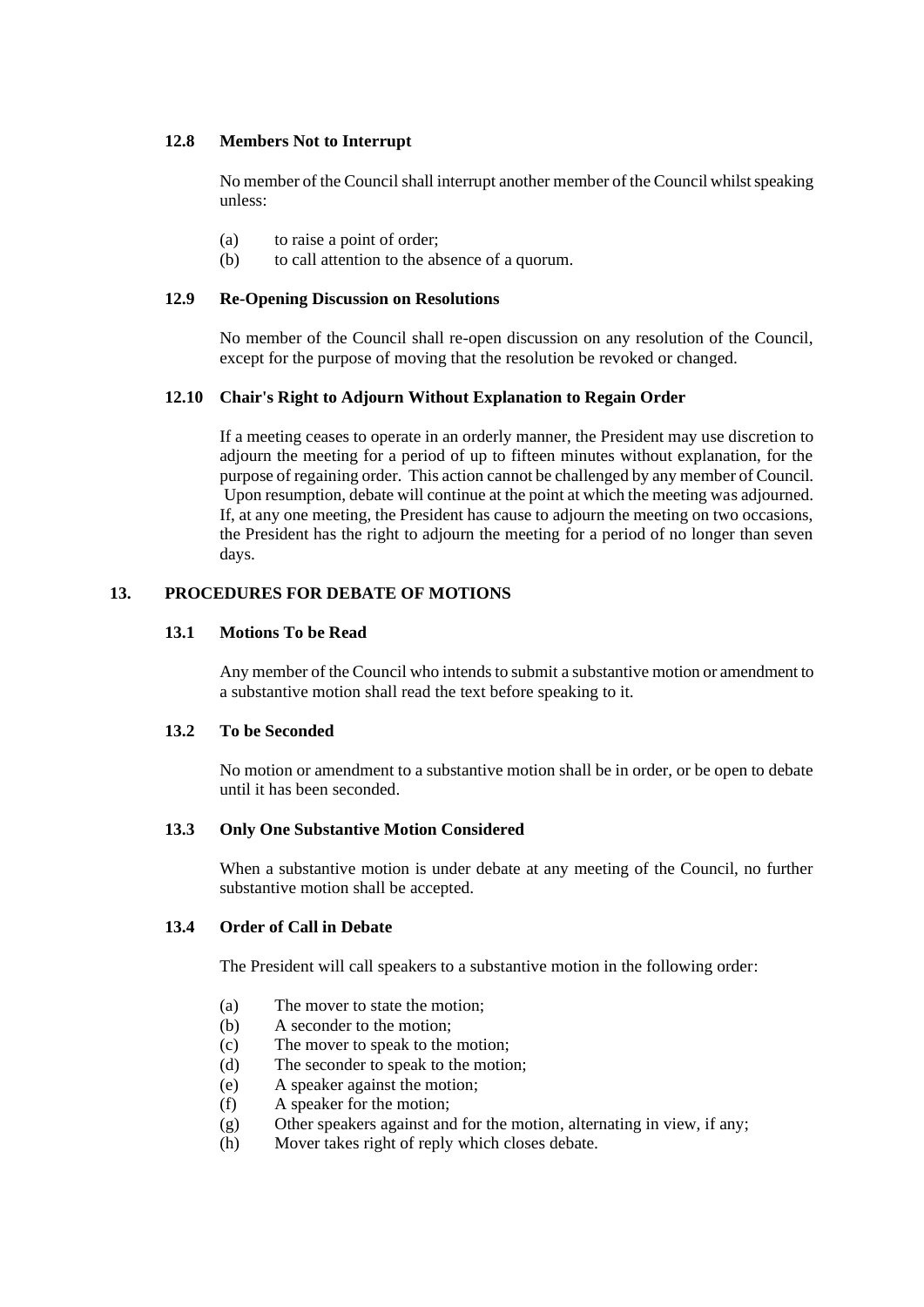## **13.5 Limit of Debate**

The President may offer the right of reply and put the motion to the vote if the President believes sufficient discussion has taken place even though all Councillors may not have spoken.

## **13.6 Seconder Requesting Right To Speak**

A seconder may request the right to speak at a later time in debate, however the moving of any procedural motion which will close debate, or any amendment to the substantive motion is carried will automatically deny the seconder the right to speak to the substantive motion.

## **14. PROCEDURAL MOTIONS**

## **14.1 Permissible Procedural Motions**

In addition to proposing a properly worded amendment to a substantive motion, it is permissible for a Councillor to move the following procedural motions:

- (a) That the Council proceed to the next business;
- (b) That the question be adjourned;
- (c) That the Council do now adjourn;
- (d) That the question be now put;
- (e) That the question be not now put;
- (f) That the Council moves into a committee of the whole;
- (g) That the Councillor be no longer heard;
- (h) That the ruling of the President (or person chairing the meeting) be disagreed with<sup>.</sup>
- (i) That the motion lie on the table;
- (j) That the Council meet behind closed doors.

## **14.2 Procedural Motions Not Required in Writing**

Procedural motions are not required to be presented in writing.

## **14.3 Procedural Motions - Recording in Minutes**

The mover, seconder and result of all procedural motions shall be recorded in the minutes of the meeting.

## **14.4 Procedural Motions - Majority Required**

Any procedural motion shall be carried upon the majority of Councillors present voting in the affirmative.

## **14.5 Procedural Motions - Closing Debate - Who May Move**

No person who has moved, seconded, or spoken for or against the substantive motion, may move any procedural motion which, once moved, would deny others the right to speak or, if carried, would close the debate on the substantive motion or amendment.

## **14.6 Procedural Motions - Right of Reply**

There shall be no right of reply on any procedural motion.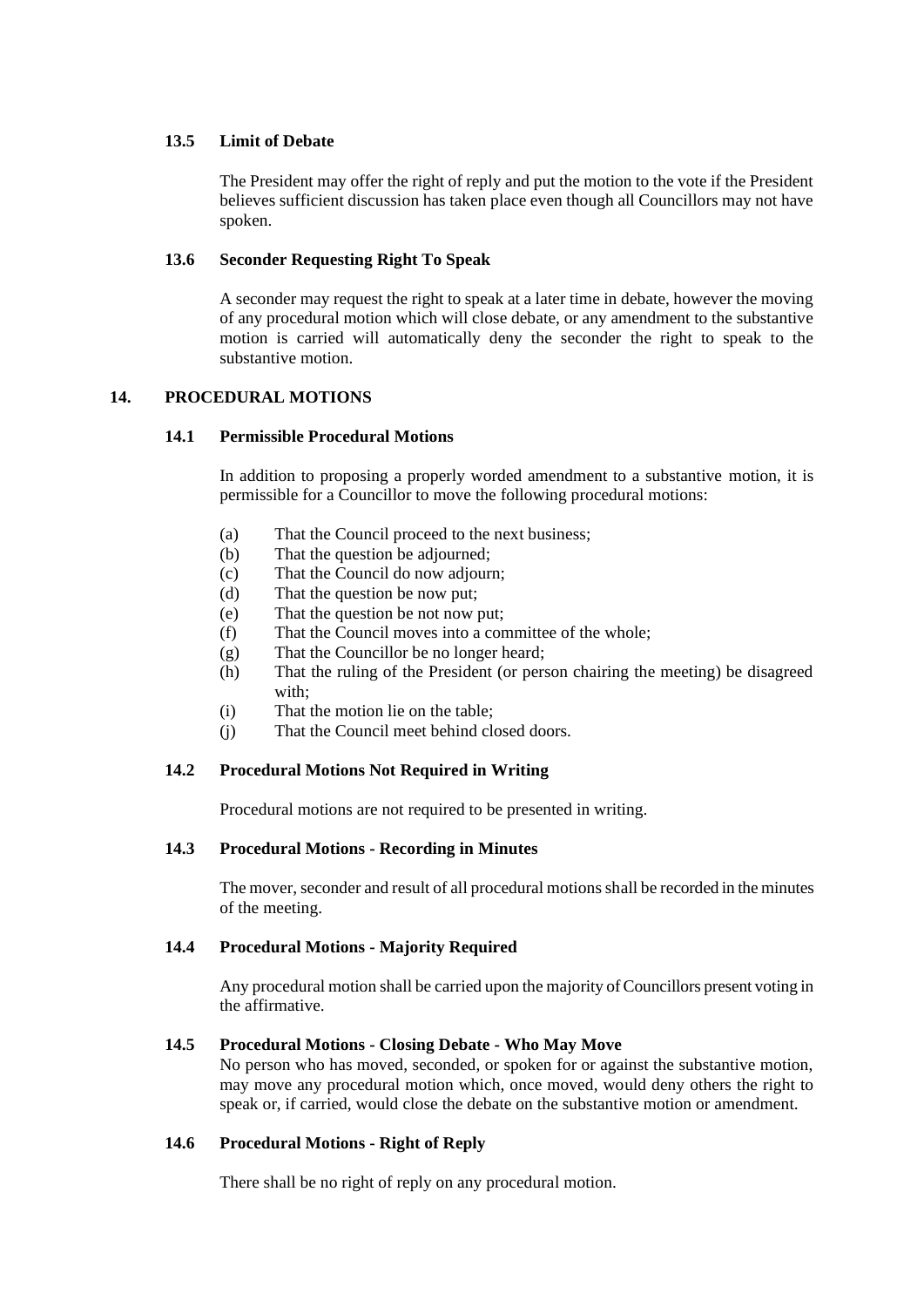## **14.7 Procedural Motions - Right of Reply on Substantive Motion**

The carrying of a procedural motion which closes debate on the substantive motion or amendment and forces a decision on the substantive motion or amendment will not deny the right of reply, to the mover of the substantive motion.

## **15. EFFECT OF PROCEDURAL MOTIONS**

## **15.1 That the Council Proceed to the Next Business - Effect of Motion**

This motion, having been carried, will cause the debate to cease immediately and for the Council to move to the next item on the Agenda of the meeting. No decision will be made on the substantive motion being discussed, nor is there any requirement for the matter to be placed on any future notice paper.

#### **15.2 That the Question be Adjourned - Effect of Motion**

This motion, having been carried, will cause all debate on the substantive motion or amendment to cease but to continue when the discussion is reconvened.

## **15.3 That the Council do Now Adjourn - Effect of Motion**

This motion, having been carried, will cause the meeting to stand adjourned until it is reopened at which time the meeting continues from the point at which it was adjourned, unless the President or the majority of Councillors upon vote, determine otherwise.

#### **15.4 That the Question be Now Put - Effect of Motion**

- 15.4.1 This motion, having been carried during discussion on a substantive motion without amendment, will cause the President to offer the right of reply and then immediately put the question under consideration without further debate.
- 15.4.2 This motion, having been carried during discussion on an amendment, will cause the President to put the amendment to the vote without further debate.
- 15.4.3 This motion, having been lost, will allow debate to continue.

## **15.5 That the Question be Not Now Put - Effect of Motion**

- 15.5.1 This motion, having been carried during discussion either a substantive motion or an amendment, will cause the meeting to proceed to the next business with no decision required to be made. In this case, there is no requirement for the matter to be raised again, except that it can only be raised by way of another substantive motion for which due notice must be given.
- 15.5.2 This motion, having been lost, will cause the President to immediately put any amendment to the vote and then to offer the right of reply and put the substantive motion to the vote immediately.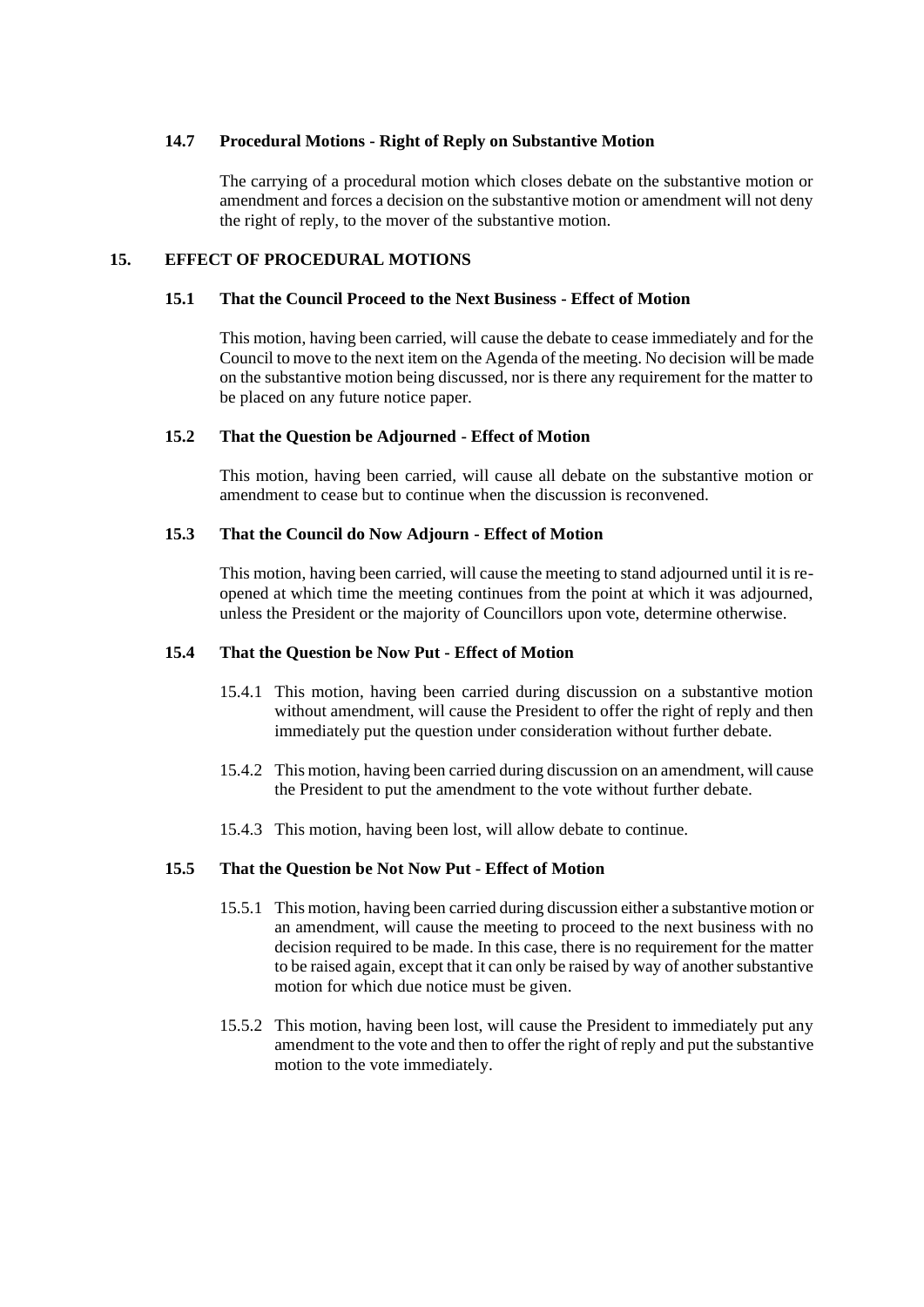## **15.6 That the Council Move Into a Committee Of The Whole - Effect of Motion**

This motion, having been carried, will allow free and open discussion on the matter before the meeting. Councillors will not be required to stand, nor will there be restrictions on the number of times each Councillor may speak, provided that normal courtesy and order is maintained. Any decisions made during the time that the Council sits in committee of the whole must be formally agreed by a substantive motion when the Council moves out of committee of the whole.

## **15.7 That The Councillor Be No Longer Heard - Effect of Motion**

This motion, having been carried, will cause the President to not allow the speaker against whom the motion has been moved to speak to the current substantive motion or any amendment relating to it, except to exercise the right of reply if the person is the mover of the substantive motion.

## **15.8 That the Ruling of the President be Disagreed With - Effect of Motion**

- 15.8.1 This motion, having been carried, will cause the ruling of the President about which this motion was moved, to be reversed and for the meeting to proceed accordingly.
- 15.8.2 Where the President has given a ruling in strict accordance with the Act, this motion may not be moved.
- 15.8.3 Where the President has adjourned the meeting in accordance with Clause 12.9 of these standing orders, this motion may not be moved.

## **15.9 That the Motion Lie on the Table - Effect of Motion**

- 15.9.1 This motion, having been carried, will cause debate on the substantive motion and any amendment to cease immediately and for the meeting to proceed to the next business.
- 15.9.2 Any Councillor may raise the motion from the table, by giving appropriate notice of motion for any meeting in the future.
- 15.9.3 When a motion is raised from the table, the mover of the original substantive motion, or in the absence of the original mover, the person moving this procedural motion, is given the opportunity to re-introduce the matter after which debate shall continue according to these standing orders.

## **15.10 That the Council Meets Behind Closed Doors - Effect of Motion**

In accordance with the Act, this motion, if carried, will cause the general public and any officers or employees the Council determines, to leave the room.

## **16. DECISION MAKING PROCEDURES**

## **16.1 Voting and Decisions - Majority to Determine**

All acts of the Council, and all questions coming before the Council, may be decided by a simple majority of the members of the Council present within the Council chamber, and voting, at a properly constituted meeting, unless otherwise provided for in these standing orders or the Act.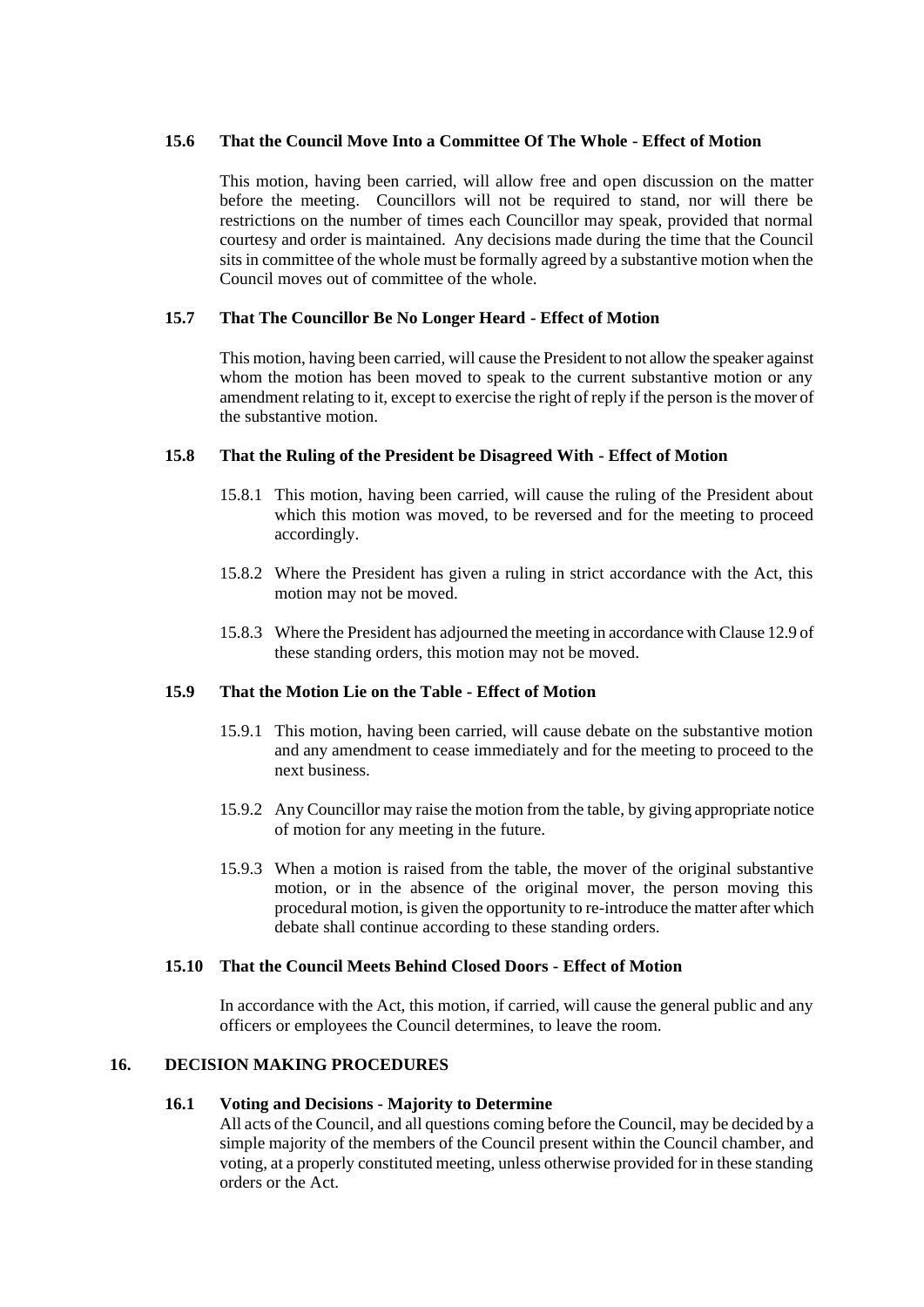### **16.2 Breaking Down of Complex Questions**

The President may order a complex question to be broken down and put in the form of several motions, which shall be put in sequence.

#### **16.3 Member May Require Questions to be Read**

Any member of the Council may require the question or matter under discussion to be read at any time during a debate, but not so as to interrupt any other member whilst speaking.

#### **16.4 Order of Amendments**

Any number of amendments may be proposed to a motion, but whenever an amendment is made upon a substantive motion, no second or subsequent amendment shall be moved or considered until the first amendment has been disposed of.

#### **16.5 Substantive Motion**

If an amendment to a substantive motion is carried, the motion as amended shall then be submitted as the substantive motion, and shall become the question before the Council upon which any member may speak and any further amendment may be moved.

#### **16.6 Repetition of Motions**

No motion or amendment shall be proposed which is the same in substance as a motion or amendment which has been resolved during the same sitting of the Council, except by agreement of the majority of Councillors present.

## **16.7 Consent of Seconder Required to Accept Alteration of Wording**

The mover of a substantive motion may not alter the wording of the motion without the consent of the seconder.

#### **16.8 Withdrawal of Motion and Amendments**

Council may, without debate, grant leave to withdraw a motion or amendment upon request of the mover of the motion or amendment and with the approval of the seconder provided that there is no voice expressed to the contrary view by any Councillor, in which case discussion on the motion or amendment shall continue.

#### **16.9 Limitation of Withdrawal**

Where an amendment has been proposed to a substantive motion, the substantive motion shall not be withdrawn, except by consent of the majority of members of the Council present, until the amendment proposed has been withdrawn or lost.

#### **16.10 Authority for Withdrawal**

A motion or amendment to a motion shall not be withdrawn in the absence of any member of the Council who proposed it, except with their written authority.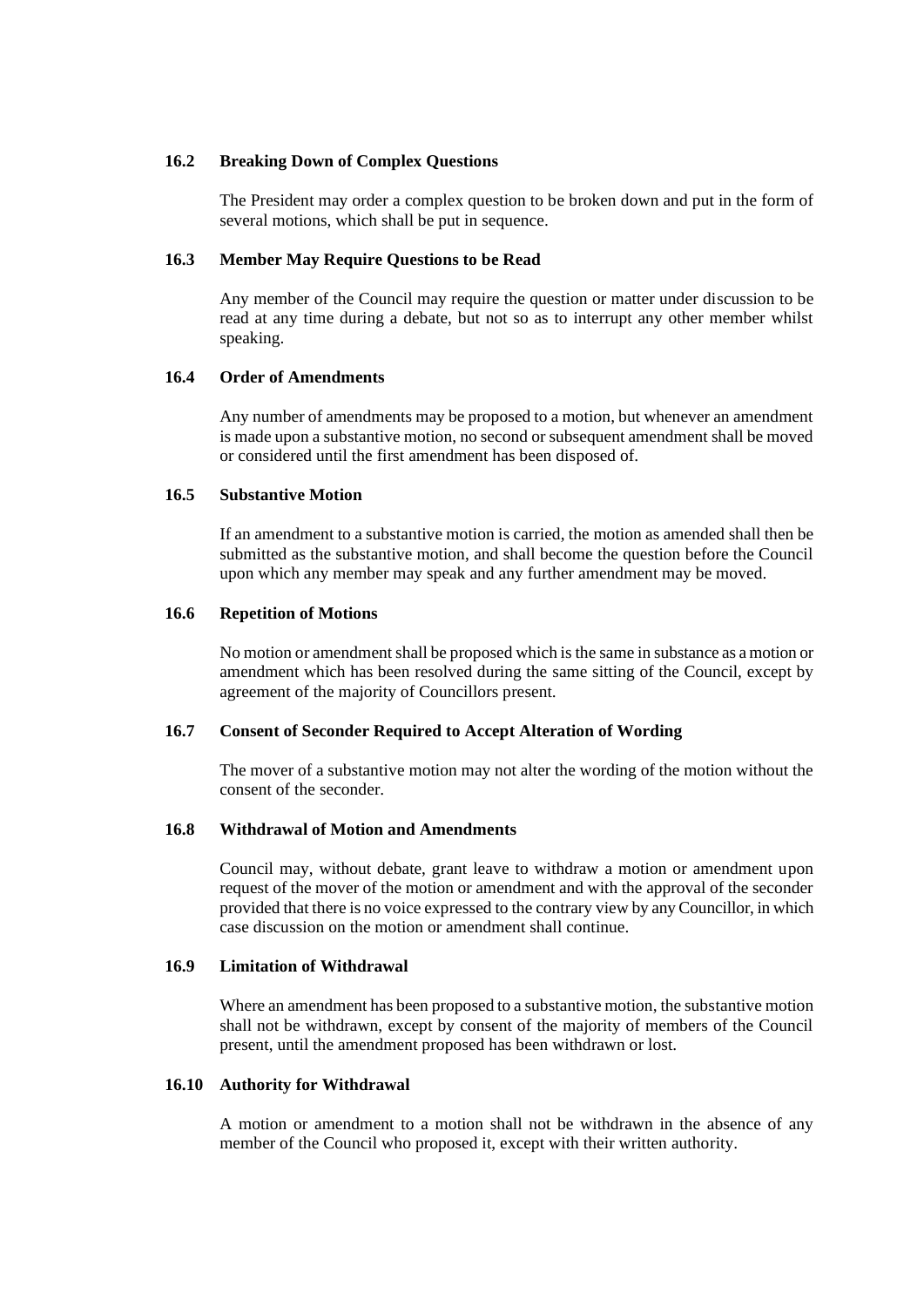## **16.11 Right of Reply**

- 16.11.1 The mover of a substantive motion shall have the right of reply. After the mover of the substantive motion has commenced the reply, no other member of the Council shall speak on the question.
- 16.11.2 The right of reply must be confined to rebutting arguments raised by previous speakers and no new matter may be introduced.

## **16.12 Right of Reply Provisions**

The right of reply shall be governed by the following provisions:

- (a) If there is no amendment to the substantive motion, the mover may reply at the conclusion of the discussion on the motion.
- (b) If there is an amendment, the mover of the substantive motion shall take the right of reply at the conclusion of the vote on any amendments.
- (c) The mover of any amendment does not have a right of reply.
- (d) Once the right of reply has been taken, there can be no further discussion, nor any other amendment and the substantive motion as amended is immediately put to the vote.

#### **16.13 Motions and Amendments - to be in Writing**

Every substantive motion or amendment, but not procedural motions, shall be written and shall be signed by the proposer and provided to the President and the Chief Executive Officer immediately upon being seconded.

## **16.14 Amendments To be Relevant**

Every amendment shall be relevant to the motion upon which it is moved, and be framed to show precisely which words need to be deleted, added or altered.

## **16.15 Amendments Must Not Negate Original Motion**

No amendment to a motion can be moved which negates the original motion or the intent of the original motion.

## **16.16 Mover of Motion Not to Speak on Amendment**

On an amendment being moved, any member may speak to the amendment, except the person who moved the substantive motion who is only entitled to a right of reply except, that if the person who moved the substantive motion does choose to speak to the amendment, their right of reply is forfeited.

## **16.17 Question - When Put**

When the debate upon any question is concluded and the right of reply has been exercised the President shall immediately put the question to the Council, and, if so desired by any member of the Council, shall again state it.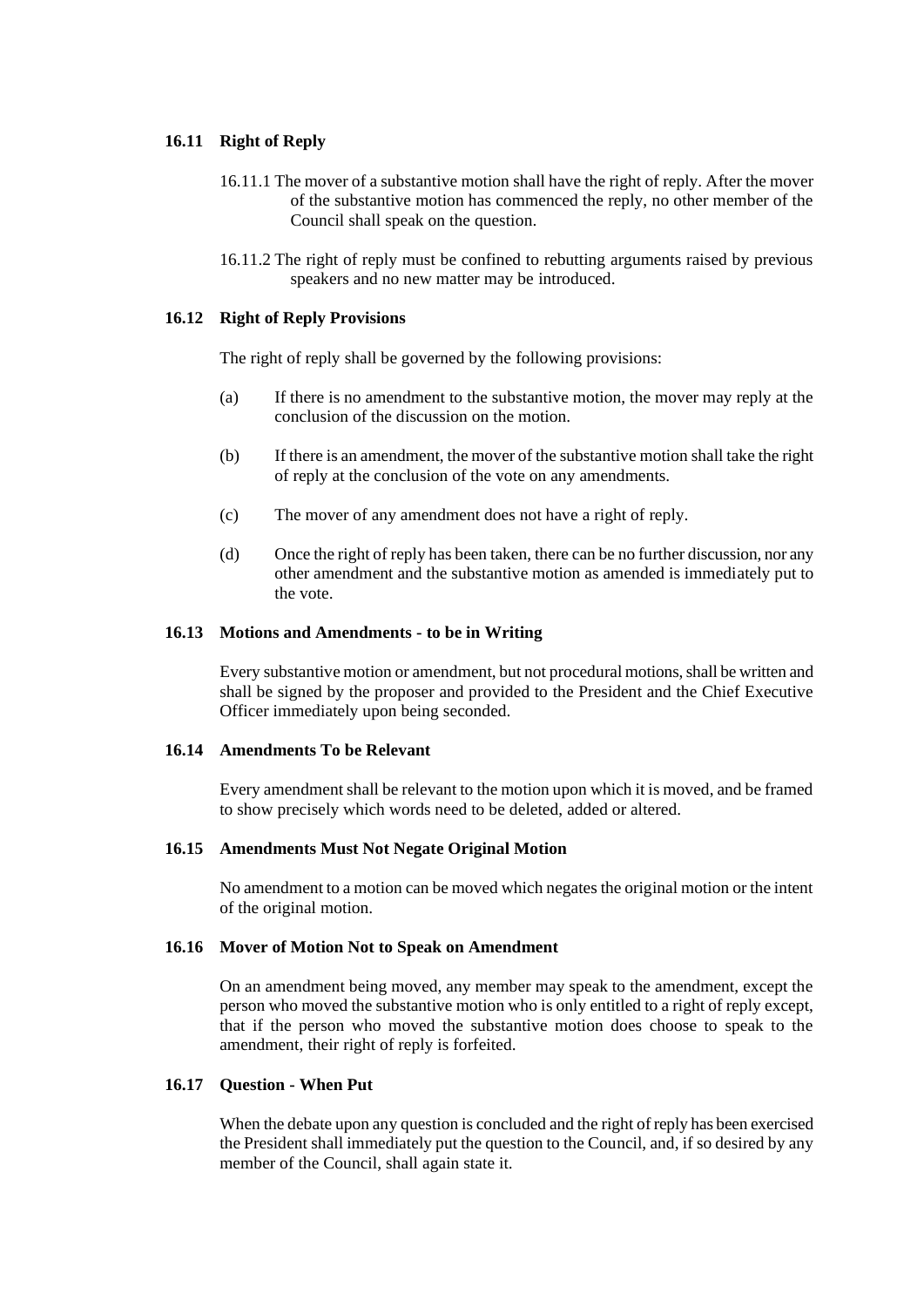## **16.18 Question - Method of Putting**

If a decision is not clear or in doubt, the President shall put the question as often as necessary to determine the decision from a show of hands or other method agreed upon by Council as determined by clause 12.1 before declaring the decision which shall be final unless a call for a recording of votes is received, as provided for in Clause 16.19 of these standing orders.

#### **16.19 Recording of Votes**

If a member of Council or a committee specifically requests that these be recorded

- (a) his or her vote; or
- (b) the vote of all members present;

on a matter voted on at a meeting of the Council or a committee, then the votes will be recorded in the minutes.

## **16.20 Revoking Decisions - When This Can Occur**

- 16.20.1 A substantive motion may be revoked at any time provided that no action in relation to the resolution being rescinded has already occurred;
- 16.20.2 If a decision has been made at a Council or a committee meeting then any motion to revoke or change the decision must be supported-
	- (a) in the case where an attempt to revoke or change the decision has been made within the previous three months but had failed, by an absolute majority; or
	- (b) in any other case, by at least one third of the number of offices (whether vacant or not) of members of the Council or committee,

inclusive of the mover.

- 16.20.3 If a decision has been made at a Council or a committee meeting then any decision to revoke or change the first-mentioned decision must be made
	- (a) in the case where the decision to be revoked or changed was required to be made by an absolute majority or by a special majority, by that kind of majority; or
	- (b) in any other case, by an absolute majority.
- 16.20.4 This clause does not apply to the change to the change of a decision unless the effect of the change would be that the decision would be revoked or would become substantially different.

## **17. POINTS OF ORDER**

#### **17.1 Points of Order - When to Raise - Procedure**

Upon a matter of order arising during the progress of a debate, any member of the Council may raise a point of order including interrupting the speaker. Any member of the Council who is speaking when a point of order is raised, shall immediately sit down while the President listens to the point of order.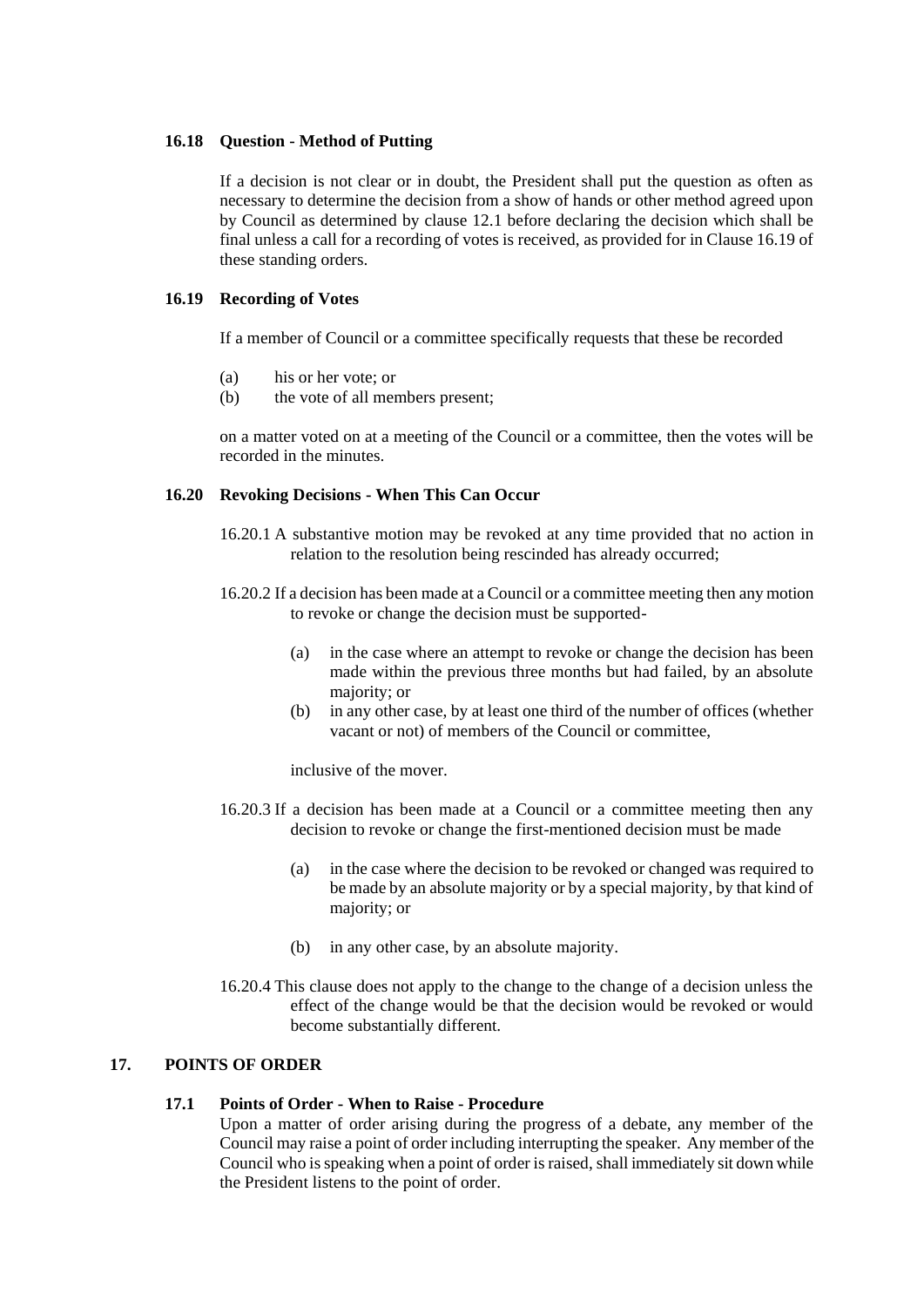## **17.2 Points of Order - Definitions**

Rising to express difference of opinion or to contradict a speaker shall not be recognised as raising a point of order, but the following shall be recognised as valid points of order:

- (a) That the discussion is of a question not before the Council.
- (b) That offensive or insulting language is being used.
- (c) Drawing attention to the violation of any local law or standing order of the Council, providing that the member rising to the point of order shall state the local law or standing order believed to be breached.

## **17.3 Points Of Order - Ruling**

The President shall give a decision on any point of order after the point has been raised by either upholding or rejecting the point of order.

## **17.4 Points of Order - Ruling Conclusive, Unless Dissent Motion is Moved**

The ruling of the President upon any question of order shall be final, unless a majority of the members of the Council support a motion of dissent with the ruling.

## **17.5 Points of Order - Motion Against Ruling Procedure**

An objection having been taken to the ruling of the President, the Councillor so objecting may immediately move dissent with the ruling. Should the motion be seconded, it shall be put to the vote immediately and the result of the vote, whether in support of the ruling or otherwise, shall determine the action of the Council.

## **17.6 Points of Order Take Precedence**

Notwithstanding anything contained in these standing orders to the contrary, all points of order take precedence over any other discussion and until decided, suspend the consideration and decision of every other question.

## **18. ADJOURNMENT OF MEETING**

## **18.1 Meeting May be Adjourned**

The Council may, upon a motion moved and seconded, adjourn any meeting to a later hour of the same day, or to any other time not more than seven days from the date of the adjournment.

## **18.2 Notice of Adjourned Meeting**

When a meeting is adjourned, if time permits, notice of the adjourned meeting shall be forwarded to each member in the manner provided in Clause 2.

## **18.3 Business at Adjourned Meeting**

At an adjourned meeting, no additional business shall be discussed except that which was on the original notice paper for that meeting.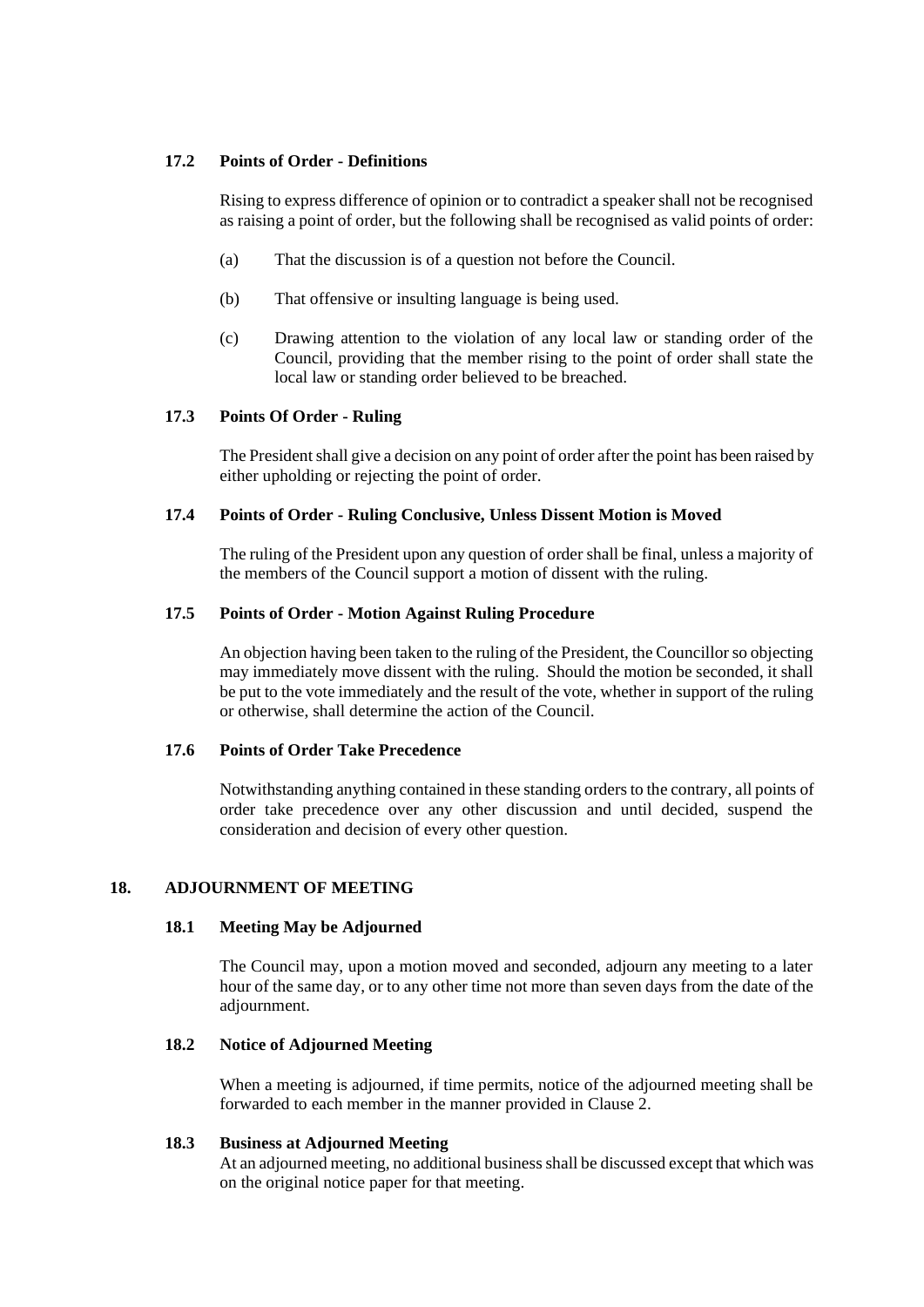## **18.4 Limit to Moving Adjournment of Council**

No member of the Council shall be allowed to move or second more than one motion of adjournment during the same sitting of the Council.

## **18.5 Unopposed Business - Motion for Adjournment of Council**

On a motion for the adjournment of the Council, the President, before putting the motion, may seek leave of the Council to proceed to the transaction of unopposed business.

## **18.6 Withdrawal of Motion for Adjournment of Council**

A motion or an amendment relating to the adjournment of the Council may be withdrawn by the mover, with the consent of the seconder, except that if any Councillor objects to the withdrawal, the motion must continue to be debated.

## **19. PERSONAL EXPLANATION**

## **19.1 Personal Explanation**

No member of the Council shall speak, except upon the question before the Council, unless it is to make a personal explanation. Any member of the Council who is permitted to speak under these circumstances must confine the observations to a succinct statement relating to a specific part of the former speech which may have been misunderstood*.*  When a member of the Council rises to explain, no reference shall be made to matters unnecessary for that purpose.

## **19.2 Personal Explanation - When Heard**

A member of the Council wishing to make a personal explanation of matters referred to by any member of the Council then speaking shall be entitled to be heard immediately, if the member of the Council then speaking consents at the time, but if the member of the Council who is speaking declines to give way, the explanation must be offered at the conclusion of that speech.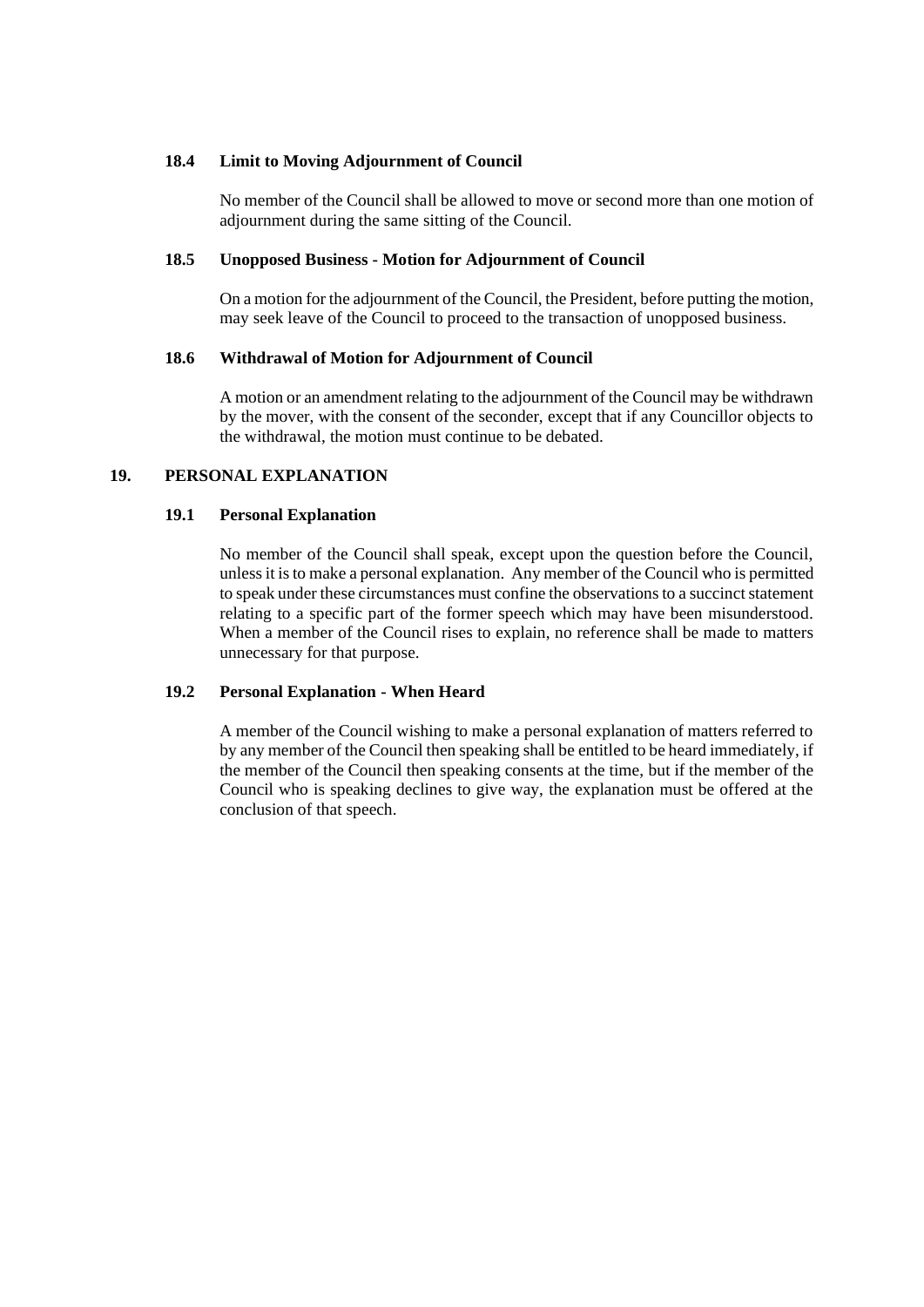#### **19.3 Ruling on Questions of Personal Explanation**

The ruling of the President on the admissibility of a personal explanation shall be final unless a motion of dissent with the ruling is moved before any other business proceeds.

## **20. COMMITTEES OF COUNCIL**

## **20.1 Committees**

Committees of the Council shall operate in accordance with the Act and its regulations.

#### **20.2 Standing Orders To Apply To Committees**

These standing orders shall apply generally to the proceedings of committees of the Council except that the requirement for members to speak only once shall not be applied in meetings of committees.

## **21. ADMINISTRATIVE MATTERS**

#### **21.1 Copies of Acts and Standing Orders and Papers to Members of the Council**

The Chief Executive Officer shall provide to each member of the Council as soon as convenient after being elected to office, a copy of the Acts and local-laws regulating and governing the administration of the district.

#### **21.2 Custody and Use of Common Seal**

The Chief Executive Officer shall have charge of the common seal of the Council, and shall be responsible for the safe custody and proper use of it.

#### **21.3 Seal Not to be Improperly Used**

Except as required by law, or in the exercise of the express authority of the Council, the Chief Executive Officer shall not use the common seal of the Council.

## **21.4 Custody of Corporate Property**

The custody of all property whatsoever belonging to, or held in trust by the Council shall be in the Chief Executive Officer, who shall be responsible to the Council therefore.

## **21.5 Suspension of Standing Orders**

- (a) The mover of a motion to suspend any Standing Order or Orders shall state the clause or clauses of the Standing Order or Orders to be suspended.
- (b) A motion to suspend, temporarily, any one or more of the standing orders regulating the proceedings and business of the Council must be seconded, but the motion need not be presented in writing.

## **21.6 Cases not Provided for in Standing Orders**

In cases of procedure where these standing orders and the Act are silent, rulings shall be determined according to a recognised authoritative book on meeting procedure as determined by the Council from time to time. The President shall decide all other questions of order, procedure, debate or otherwise where the approved authority has no provision, or insufficient provision.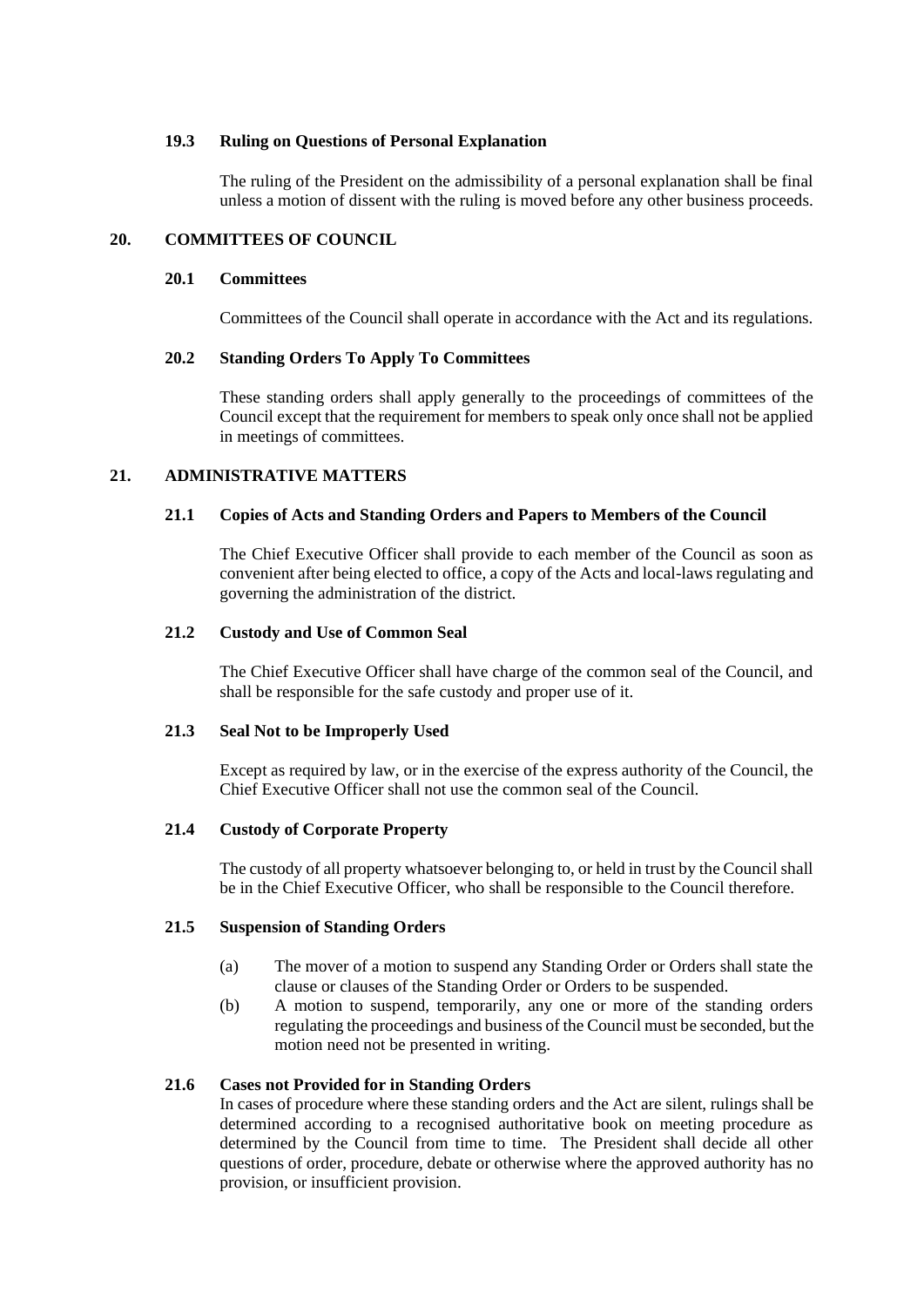## **21.7 Penalty for Breach of Standing Orders**

Any person guilty of any breach of these standing orders or any of the provisions hereof, shall be liable to a penalty not exceeding \$1,000.00.

## **21.8 Duty of Chief Executive Officer**

It is the duty of the Chief Executive Officer to draw the attention of the Council to any breach or likely breach of these standing orders even if it requires interrupting any person speaking, including the President."